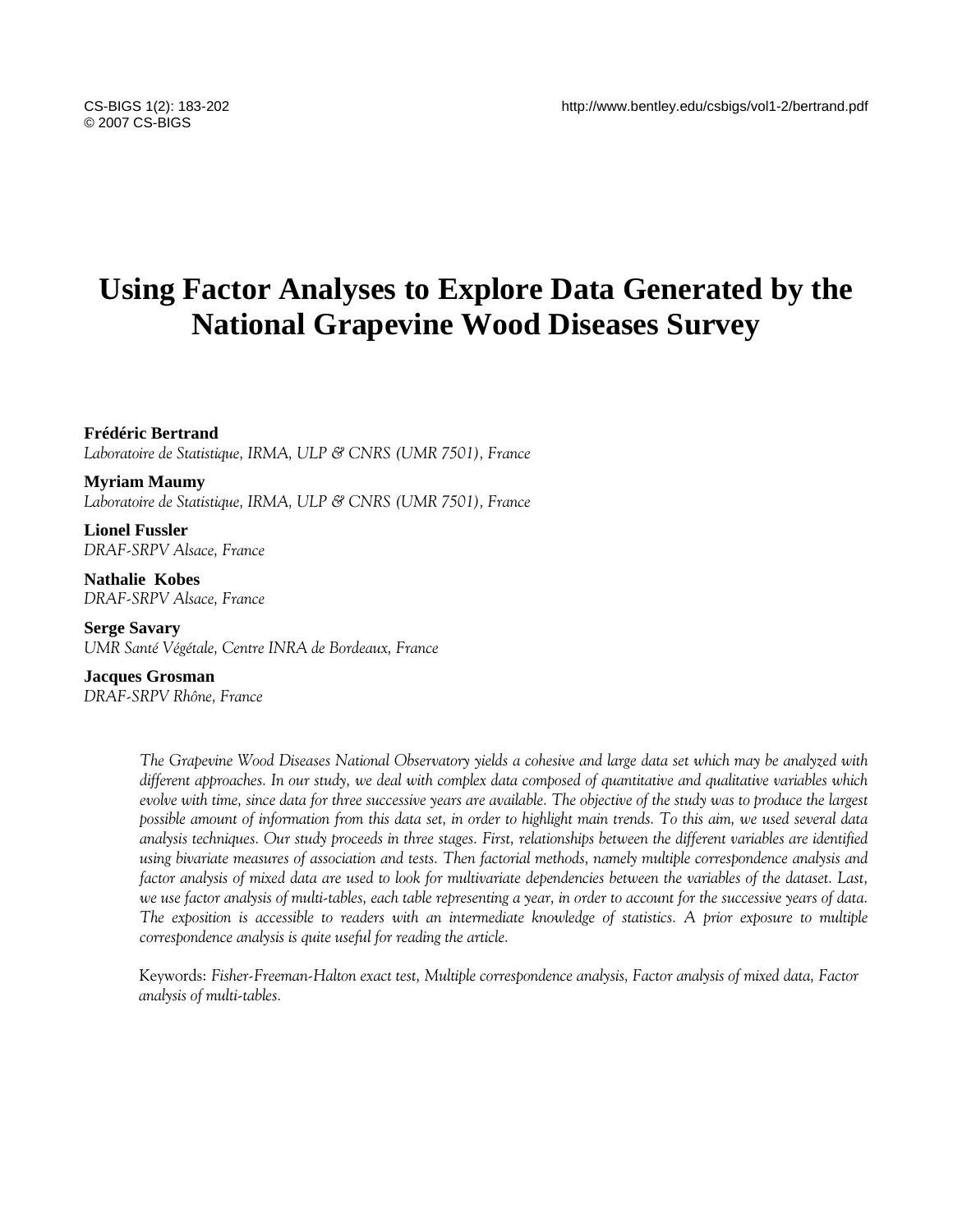# **Foreword**

It is easy to perform the following analyses with any statistical software packages that provides MCA techniques and especially with **R** (R Development Core Team, 2007) and the FactoMineR package (Husson, Lê and Mazet, 2007). Indeed this **R** package is fully integrated in the **R** Commander interface (Fox *et al.*, 2007) and therefore all the **R** code is generated automatically using menus and popup windows. Some of the procedures of the FactoMineR package were slightly enhanced to produce the graphical outputs that were included throughout this paper. All the **R** code lines written by the authors are available upon simple request to the corresponding author.

# **1. Background**

Since November 8<sup>th</sup> 2001 and the banning of the use of sodium arsenite in every sector of agriculture, in France then in Europe, there has no longer been any authorized way of treating grapevine trunk diseases, namely eutypa dieback (ED), esca decline (ES) and black dead arm (BDA); see Figure 1 for photos of afflicted grapevine. Sodium arsenite is a chemical made of arsenic and its use was forbidden for the sake of wine growers, since there was hard evidence that this chemical is carcinogenic. Wine growers have been deeply concerned by this drastic measure since they fear that it may result in a steady rise of grapevine trunk diseases rates in French vineyards. Unfortunately, almost every time, the final stage of any of the grapevine trunk diseases is the death of the grapevine plant. Moreover, we should bear in mind that the scientific community lacks accurate studies on the epidemiology of these diseases; no other cure could be quickly found and its use recommended.

<span id="page-1-1"></span><span id="page-1-0"></span>In order to collect all the data and organize the activities of all the research teams working on grapevine trunk diseases a national technical group was founded in 2001. This national technical group decided to carry out the National Grapevine Wood Diseases Survey for several years. We emphasize the fact that no other survey in the world was ever carried out with the same scale and with as many teams involved. Indeed, up to now, such surveys have only been focused on a small area and on some varieties of vine, whereas the data that were collected by the National Grapevine Wood Diseases Survey deal with all the main French vine varieties and with all French vine-growing regions. The duration of the survey was already extended from three years to six years and is to be extended to a total duration of nine years in order to provide a reliable set of data for longitudinal data

analysis. The primary objective $^1$  $^1$  of the survey is to collect enough data to decide whether the banning of the use of sodium arsenite will result in a steady increase in grapevine trunk disease rates, in order to be able to evaluate the economic scope of such an interdiction. The secondary objectives are to identify some of the factors that explain the variability of grapevine trunk disease rates and eventually design several experiments in order to validate hypotheses that were highlighted by the survey's results.

# **2. Features of the survey**

The memorandum DGAL/SDQPV/N2003-8085 published on May 19<sup>th</sup> [2](#page-1-1)003<sup>2</sup> specifies the features of the survey. We now recall its main features:

- **Every French vine-growing region suffers from at** least one of the grapevine trunk diseases and hereby was to be included in the survey. However, in fact, only 12 areas defined as vine-growing regions or administrative divisions were sampled: Alsace, Aquitaine, Beaujolais –Rhône-Alpes–, Bourgogne, Centre, Diois –Rhône-Alpes–, Jura –Franche-Comté–, Languedoc-Roussillon, Midi-Pyrénées, Pays de la Loire, Poitou-Charentes, Provence-Alpes-Côte d'Azur. These areas are the widest vine-growing regions: the area covered by the grapevines in these regions accounts for 95,5 % of the total area covered by grapevines in France, see Table 1 and Figure 2. Corsica was not included in the survey since, as an island, it has its own specificity.
- At least 25 parcels per vine-growing region and per vine variety were to be surveyed, in order to suitably depict the repartitions, the frequencies and the intensities of the diseases according to the vinegrowing region and per vine variety.
- For any of the parcels that were randomly chosen among the observation networks 300 grapevines were marked and spotted. These 300 grapevines were divided in 10 locations, randomly chosen in the parcel, of 30 grapevines. The size of the parcels was not taken into account for the selection of a parcel since it has no interest from an epidemiological point of view.

<sup>&</sup>lt;sup>1</sup> The goals of the study are stated in the memorandum DGAL/SDQPV/N2004-8126 which is available at the following address:

[http://www.agriculture.gouv.fr/spip/IMG/pdf/dgaln20048126z.pdf.](http://www.agriculture.gouv.fr/spip/IMG/pdf/dgaln20048126z.pdf)

 $2$  This memorandum is available at the following address:

[http://www.agriculture.gouv.fr/spip/IMG/pdf/dgaln20038085.pdf.](http://www.agriculture.gouv.fr/spip/IMG/pdf/dgaln20038085.pdf)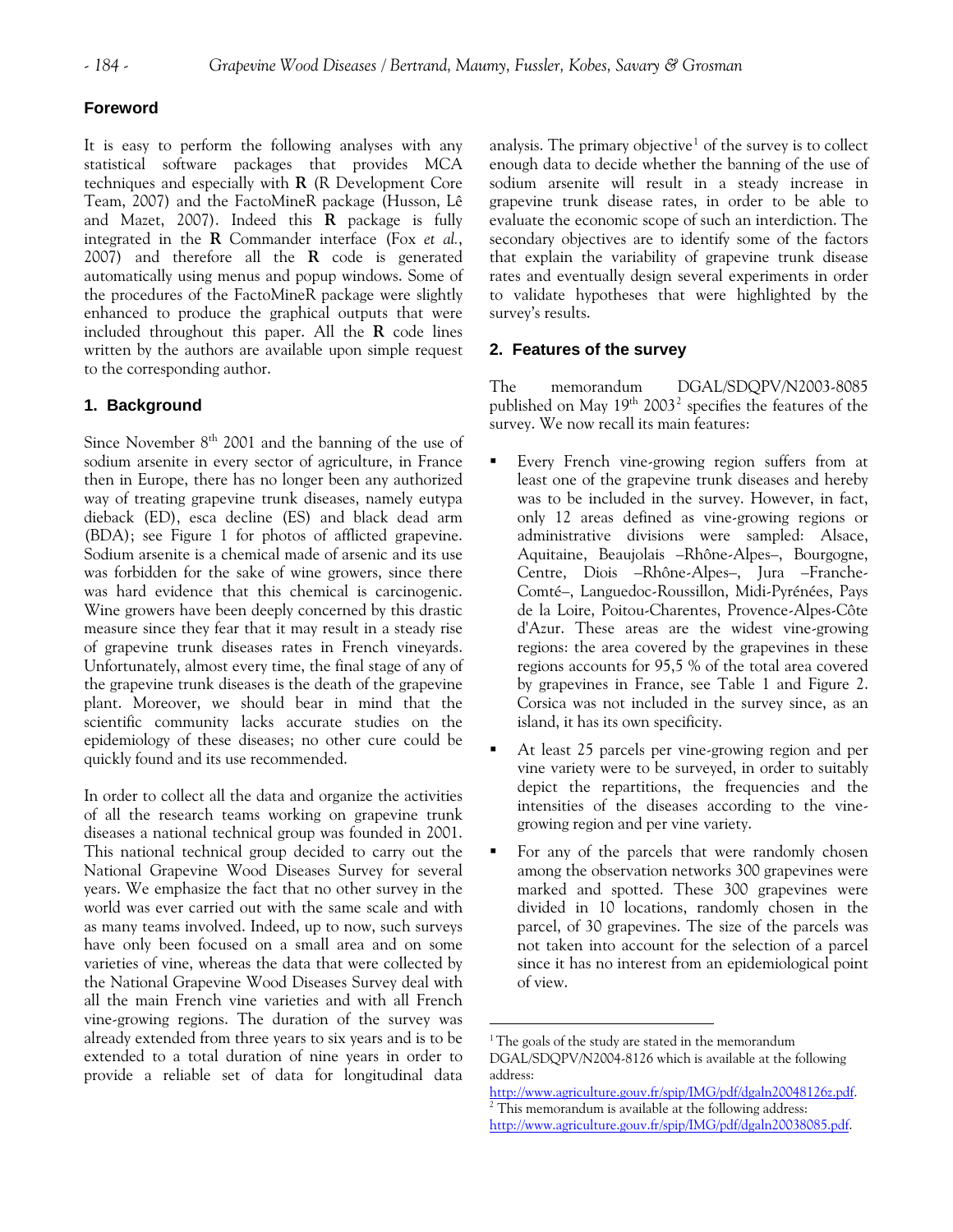- The observations were carried out on the same locations, hence on the same grapevines, during the three years of the survey.
- Grapevine trunk diseases were searched for at two particular stages of vine growth: blossoming for the eutypa dieback and veraison (change of color of the grape berries) for the esca decline and the black dead arm. At this very moment, dead or non producing grapevines were also counted.
- The only preset criterion for the choice of a parcel was the vine variety.

The features of the survey were specified by the Department of agriculture and the national technical group, to whom the  $\text{ITV}^3$  $\text{ITV}^3$  and the INRA<sup>[4](#page-2-1)</sup> belong, formally agreed to them. From a statistical point of view, the sample sizes chosen for this survey are of the same magnitude as those that are usually used in that kind of studies.

As for the criterion for the choice of a parcel, the vine variety is a simple way of identifying the parcels and is therefore well suited for such a large scale study since more than 40 different groups are involved in the data collection. From a biological point of view, a wide range of vulnerabilities was observed between the vine varieties even among the same vine-growing region. As a result, the vine variety was guessed to be one of the most interesting factors and the survey was designed to make it possible to have that hypothesis thoroughly investigated.

For any of the parcels that were randomly chosen, additional information about the characteristics and the cropping habits were collected using questionnaires, see Figure 3.

#### **3. Preliminary statistical study–Bivariate tests**

The esca decline (ES) shows all the same symptoms as black dead arm (BDA), see Figure 1 for a visual proof of that statement. As a consequence, these two diseases are always confounded in a same disease that we will call esca/BDA. We have three years of data, 2003, 2004 and 2005, at our disposal for these two diseases. In order to account for the variation of the intensities of the diseases among the population of cropped parcels as well as for the mortality rate of the grapevines the following factors and variables were chosen: the vine-growing region –factor–,

<span id="page-2-3"></span><span id="page-2-2"></span> $\overline{a}$ 

response or a low reliability of the answers. the vine variety  $-$ factor-, the age of the parcel<sup>[5](#page-2-2)</sup> variable–, the density of planting –variable–, the rootstock that was used –factor–, the management of pruning residues –factor–, what happened to the dead wood –factor–, pre-pruning –factor–, the pruning method –factor–, the date of beginning and end of the pruning of the grapevine –two variables– and the number of times sodium arsenite was used from 1999 to 2001, just before the use of that cure was banned –factor–. Other data, such as the vigor of the grapevine –factor–, the type of soil –factor–, the area of the parcel –variable–, were also collected. However, these two factors and this variable were not included in the study because of a low level of

**Table 1.** French administrative regions and the area covered by grapevines. Regions sampled for the survey are in bold.

|                                     |                                    | Percentage<br>of total area |
|-------------------------------------|------------------------------------|-----------------------------|
| Wine-producing<br>region            | Area covered by<br>grapevines (ha) | covered by                  |
|                                     |                                    | grapevines                  |
| Alsace                              | 15,160.14                          | 1.7                         |
| Aquitaine                           | 150,727.61                         | 17.3                        |
| Auvergne                            | 1,096.32                           | 0.1                         |
| Bourgogne                           | 29,973.03                          | 3.4                         |
| Centre                              | 22,244.65                          | 2.5                         |
| Champagne-<br>Ardennes <sup>6</sup> | 28, 181. 57                        | 3.2                         |
| Corse                               | 7,089.85                           | 0.8                         |
| Franche-Comté                       | 2,017.70                           | 0.2                         |
| Ile de France                       | 47.51                              | 0.0                         |
| Languedoc-Roussillon                | 297,227.77                         | 34.0                        |
| Limousin                            | 49.52                              | 0.0                         |
| Lorraine                            | 181.51                             | 0.0                         |
| Midi-Pyrénées <sup>7</sup>          | 41,000.29                          | 4.7                         |
| Pays de la Loire                    | 37,877.60                          | 4.3                         |
| Picardie                            | 2,810.02                           | 0.3                         |
| Poitou-Charentes                    | 80,794.61                          | 9.2                         |
| Provence-Alpes-Côte<br>d'Azur       | 99,850.91                          | 11.4                        |
| Rhône-Alpes                         | 57,371.59                          | 6.6                         |
| Total                               | 873,702.20                         | 100.0                       |
| Total surveyed                      | 834,245.90                         | 95.5                        |

We recall that the incidence rate of a disease in a parcel is the percentage of grapevine trunks that suffer from the disease in that parcel and that the mortality rate is estimated by summing, in the parcel, the number of dead or missing grapevines and the number of young

<span id="page-2-0"></span><sup>&</sup>lt;sup>3</sup> Institut Technique de la Vigne et du Vin (Technical Institute of Grapevine and Wine).

<span id="page-2-1"></span><sup>4</sup> Institut National de la Recherche Agronomique (French National Institute for Agricultural Research).

<sup>&</sup>lt;sup>5</sup> The age of the parcel is equal to the age of most of the grapevines that belongs to that parcel.

<sup>6</sup> The Champagne-Ardennes vine-growing region set up its own local grapevine wood disease survey.

<sup>&</sup>lt;sup>7</sup> The Midi-Pyrénées vine-growing region was to be sampled in 2003 and 2004 yet it in fact began to send back results in 2005 and therefore could not be included in the analysis for the 2003 to 2005 period.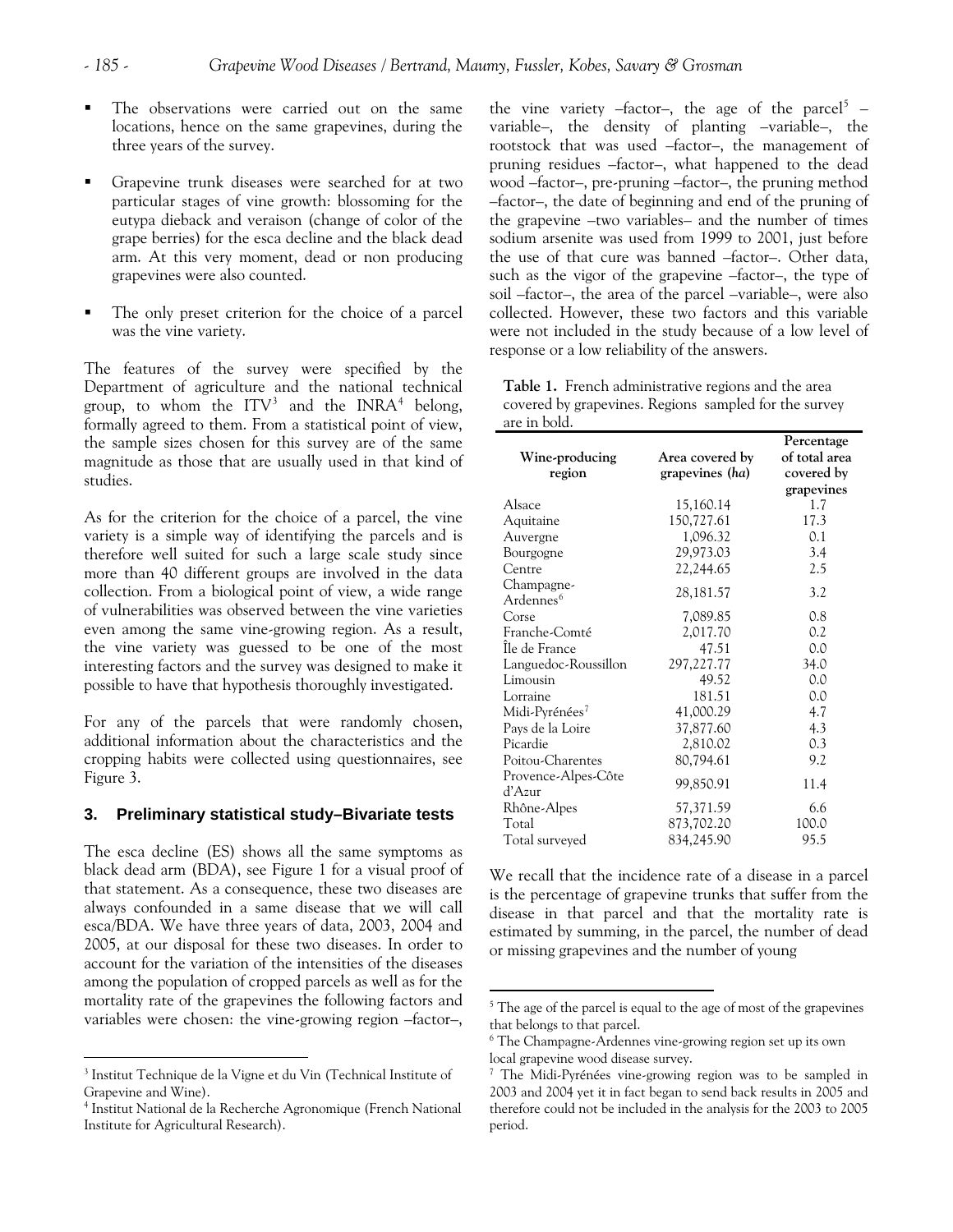





**Figure 1.** Grapevines suffering from: Top left: Eutypa dieback Top right: Black dead arm Bottom right: Esca

Photos: Jacques Grosman

 $\overline{a}$ 

"complants" (recently replaced grapevines still not producing grapes), and dividing by the total number of grapevines, about 300, whose state was observed in that parcel.

The dataset is made of 701 parcels surveyed in 12 vinegrowing regions. Twenty-six different vine varieties $\delta$ belong to the dataset. These data were collected following a detailed protocol during the three years of the study. We removed 4 vine varieties, the Alphonse Lavallée, the Italia, the Lival and the Mourvèdre from the dataset since they accounted only for a total of 1.28 % of the total sample size. We also removed from the database any of the parcels for which there was an outlier or a missing value.

In order to investigate our primary and secondary objectives, we used several statistical methods. We started with a three-step preliminary data analysis.

First, we checked the dependencies between the variables in our dataset; this analysis showed that the influence of the age of the parcel was strong on the incidence and mortality rates, especially on the incidence rate of the esca/BDA. This led us to identifying mainly four different stages (see Table 2) of relationship between the age of the parcel and the three variables that we wanted to explain. These relationships frankly differed from a stage to another with even sign reversals in the coefficients of correlation between the age of the parcel and the incidence rates of the two diseases and the mortality rate. The details of this work are available upon request from the corresponding author<sup>[9](#page-3-1)</sup>.

Then, we carried out many non parametric Kruskal-Wallis tests (Siegel and Castellan, 1988). The multiple comparisons performed after these bivariate tests between a factor and a variable enabled us, for instance, to design classes for different sensitivities to the two diseases among

<span id="page-3-1"></span><span id="page-3-0"></span><sup>&</sup>lt;sup>8</sup> The Alphonse Lavallée, the Pinot Auxerrois, the Cabernet Franc, the Cabernet Sauvignon, the Carignan, the Chardonnay, the Chenin, the Cinsault, the Gamay, the Gewurztraminer, the Grenache, the Italia, the Lival, the Melon, the Merlot, the Mourvèdre, the Muscat de Hambourg, the Muscat à Petits Grains, the Pinot Noir, the Poulsard, the Riesling, the Sauvignon, the Savagnin, the Syrah, the Trousseau and the Ugni Blanc. <sup>9</sup>

<sup>&</sup>lt;sup>9</sup> These analyses are detailed in the report by Lionel Fussler.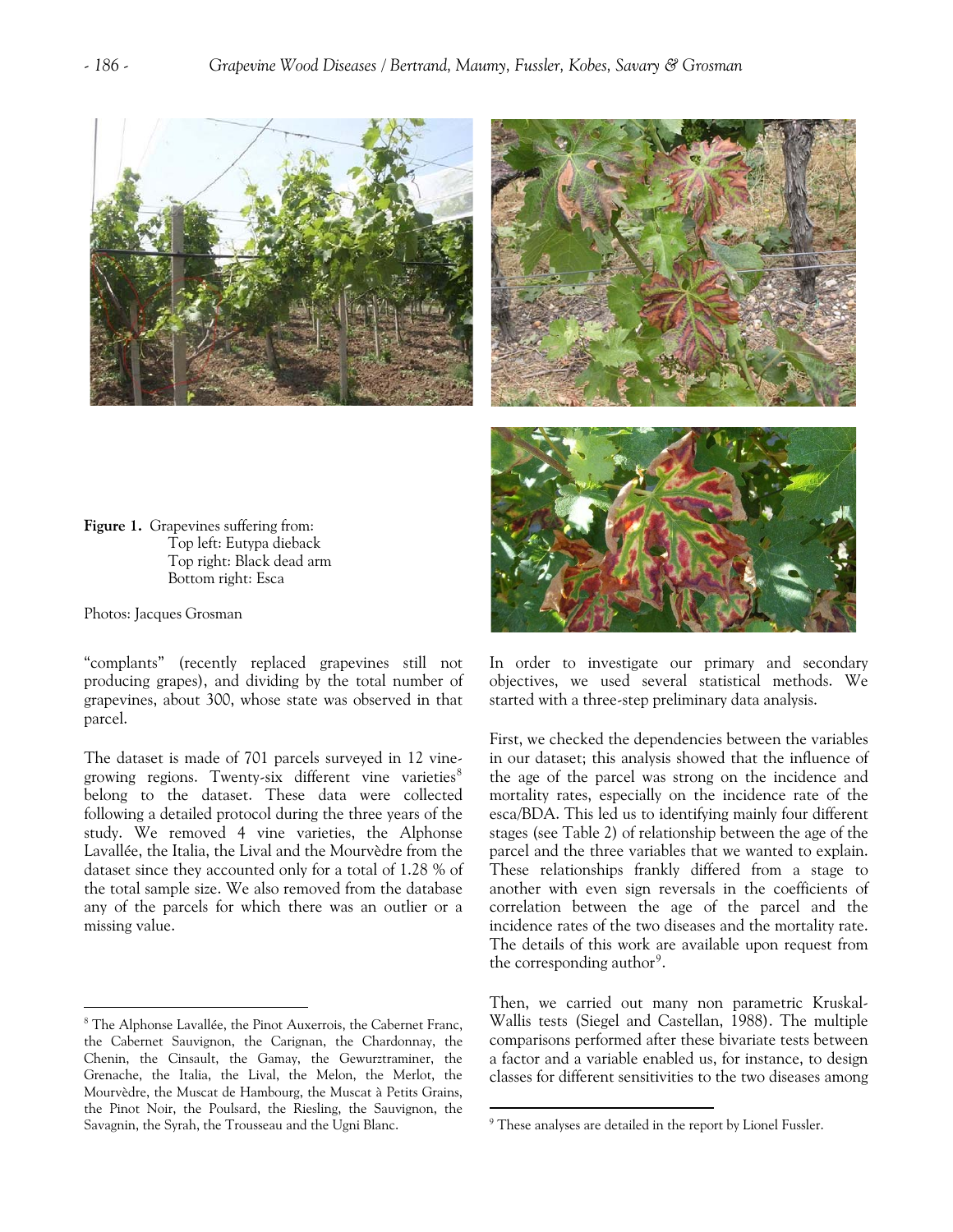the different vine varieties. These results confirmed what was known up to now about the relative weakness of some of the vine varieties to the two diseases.

As a consequence of not only the Kruskal-Wallis tests but also the many bivariate tests such as independence  $\gamma^2$ tests (Agresti, 1990), and the Fisher-Freeman-Halton



**Figure 2.** French vine-growing regions and vine varieties produced there. The tags that were created to identify the vine varieties that were part of the analyses are put within brackets. Source: Background image from NASA's Earth Observatory : The Topography of France<sup>[10](#page-4-0)</sup>

<span id="page-4-0"></span><sup>&</sup>lt;sup>10</sup> This image is available at the following address: [http://earthobservatory.nasa.gov/Newsroom/NewImages/images.php?img\\_id=15360](http://earthobservatory.nasa.gov/Newsroom/NewImages/images.php?img_id=15360).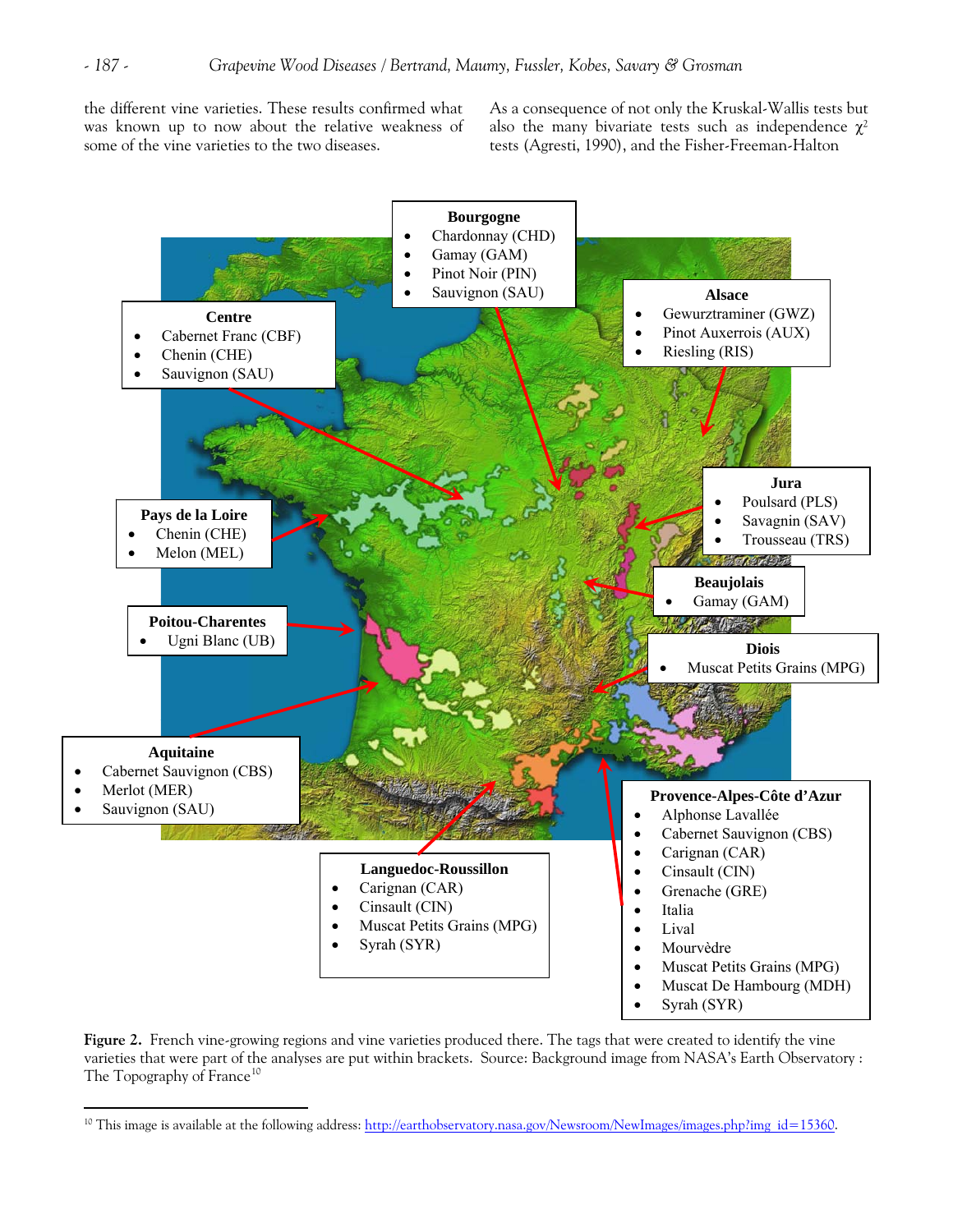

**Figure 3**. English translation of the questionnaire sent to any of the vine growers that were surveyed.

exact tests (Freeman and Halton, 1951) that we conducted $11$ , we were able to reduce the number of variables from 15 to 8 which were to be part of the statistical analysis and only selected those which were linked to the incidence rate of any of the two diseases or to the mortality rate.

These 8 variables are the following:

- vine-growing region,
- vine variety,
- que of the parcel,
- **n** rootstock,

.

 $\overline{a}$ 

- management of pruning residues,
- pre-pruning,
- **•** pruning method,
- number of times sodium arsenite was used between in 1999 and 2001.

The main objective of this case study is to derive the main trends of evolution of the grapevine trunk diseases from an epidemiological point of view.

# **4. Multiple Correspondence Analysis (MCA)**

The dataset is made up of three tables, one per year. In this section, we consider the mean table of the three tables of data. As a consequence, the values of the incidences of the ED, the ES/BDA and the rate of mortality used in this part of the study, are the means of the values taken over the three years of the survey.

For a tutorial on basic and advanced multiple correspondence analysis (MCA), we point out the books of Greenacre (1984, 1993), Bry (1995, 1996) and of Greenacre and Blasius (2006).

<span id="page-5-0"></span> $^{\rm 11}$  These analyses are detailed in the report by Lionel Fussler.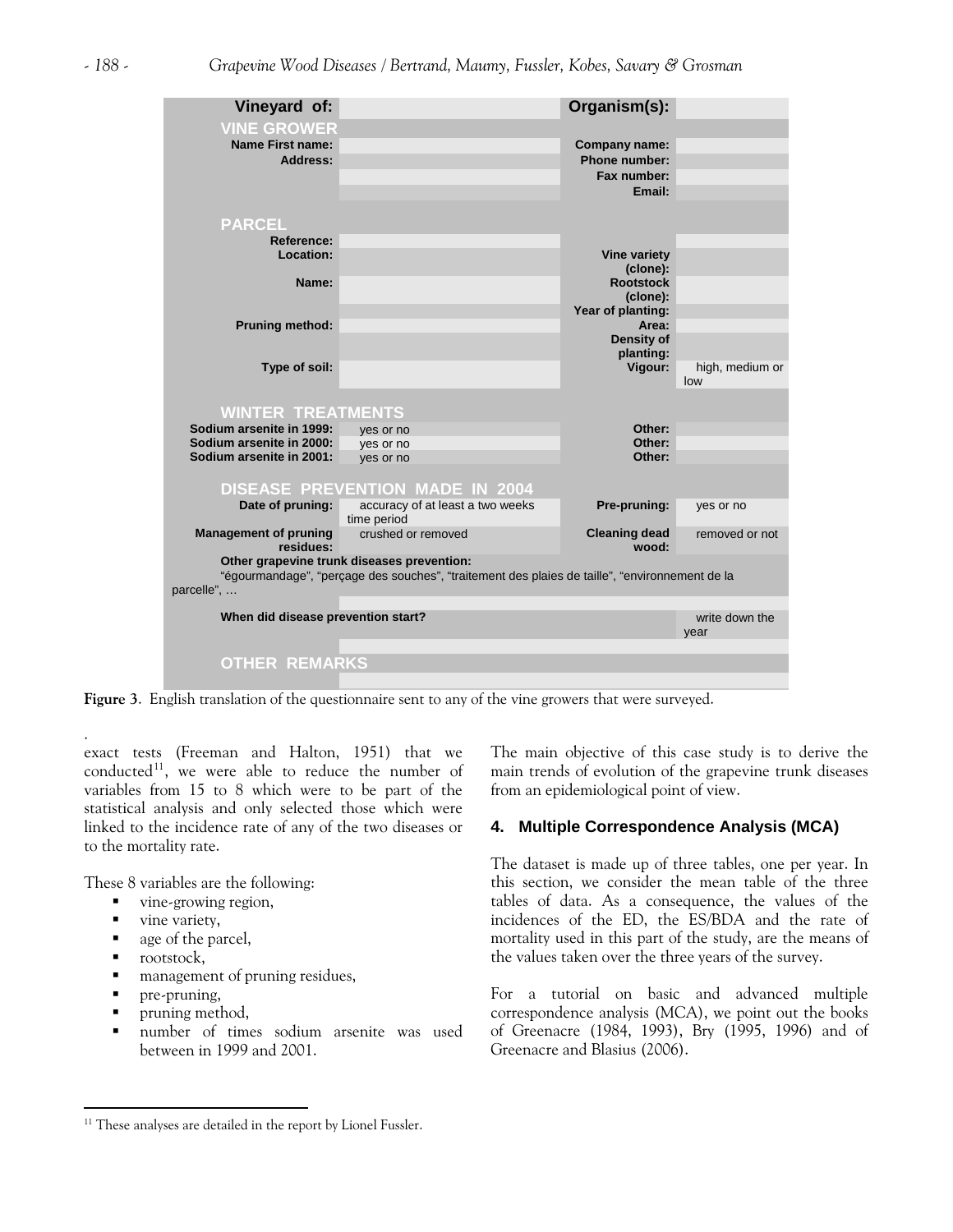# Application to the dataset generated by the National Grapevine Wood Diseases Survey

The reason why an MCA was chosen first is that this method allows the simultaneous handling of the two types of attributes –quantitative and qualitative through the recoding of the quantitative variables– and does not imply any a-priori assumptions on the variables, such a linear relationship between them or homoscedasticity.

The MCA was applied in two steps. At first we conducted a multiple correspondence analysis with only the following active variables:

- the incidence rate of eutypa dieback,
- the incidence rate of esca/bda,
- the mortality rate of the grapevines,
- $\blacksquare$  the age of the parcel.

The main purpose of the MCA was to spotlight the dependencies between the grapevine trunk diseases and the mortality rate of the grapevines. As a consequence of the results of the bivariate tests, we had to include the age of the parcel to account for some of the variation of the mortality rate of the grapevines and of the incidence rates of the grapevine trunk diseases. The reasons why the vine variety (22 levels) and the vine-growing regions (11 levels) were not selected as active variables for this first analysis are mainly due to both their high number of levels and their unbalanced factor levels.

We then studied the influence of the remaining variables as supplementary qualitative variables: these variables were represented on the very display we built during the first step. Yet for the sake of readability, we plotted each of the supplementary qualitative variables on a different graph:

- vine-growing region,
- vine variety,
- number of times sodium arsenite was used between 1999 and 2001,
- rootstock,
- pre-pruning,
- management of pruning residues,
- pruning method.

In order to perfom these analyses and use an MCA, it was mandatory to derive factor levels by segmenting the range of continuous variables such as the incidence rates of the two diseases and the mortality rate.

These factor levels were designed not only to comply with the results of the bivariate tests but also to set up balanced factor levels for each variable in order to avoid any shrinkage of the axes by factor levels whose sizes are too low.

We now explain, following the recommendation by Savary et *al.* (1995), how to encode the quantitative variables into classes, *i.e.* define quantitative boundaries of classes and encode the values of the quantitative variables according to these boundaries. Performing this encoding process with care will allow the investigator to:

- define the boundaries so that they represent the (maximum possible) error made in the measurement of each variable (variables with low accuracy should be represented by a few, broad classes, while variables with high accuracy should be represented by a larger number of classes),
- link the definition of classes with key-values, thresholds, or any information that might be available beforehand.

The process of converting quantitative data into coded data is flexible, different options being available depending on the variable at hand and no statistical restriction made.

In our data set, the three rates and the age of the parcel were four continuous variables. The rates were categorized into three classes: low, medium and high not only on epidemiological grounds but also according to the dependencies between these three variables and the age of the parcel that were spotted during the preliminary analyses. So for every rate, three grades from 0 to 2 were considered (Table 2). The range of the age of the parcel was segmented into four intervals following the four stages identified in Section 3. Table 2 sums up the designed factor levels for the continuous variables.

Further analysis of the resulting coded data by means of contingency tables depends on how well populated the classes are, and therefore on the number of classes relative to the size of the sample. Therefore we checked the consistency of the former dependencies spotted when the coded variables were continuous and the new dependencies we now spotted using  $\chi^2$  tests and Fisher-Freeman-Halton exact tests between the coded variables and the factors of our dataset.

It is a common recommendation to maintain principal axes in such as way that their cumulated percentage of inertia is above 80 %. Yet it can be very difficult, when dealing with MCA, to understand to what phenomena higher order principal axes are related. Table 3 indicates that if we keep only the four first principal axes, we still retain 60 % of the total inertia which is rather good. Table 4 gives the values of the coordinates, contributions and squared cosine of all the levels of the active variables for the first four principal axes of the MCA. These axes are then displayed on Figure 4 (first and second principal axes), and on Figure 5 (third and fourth principal axes).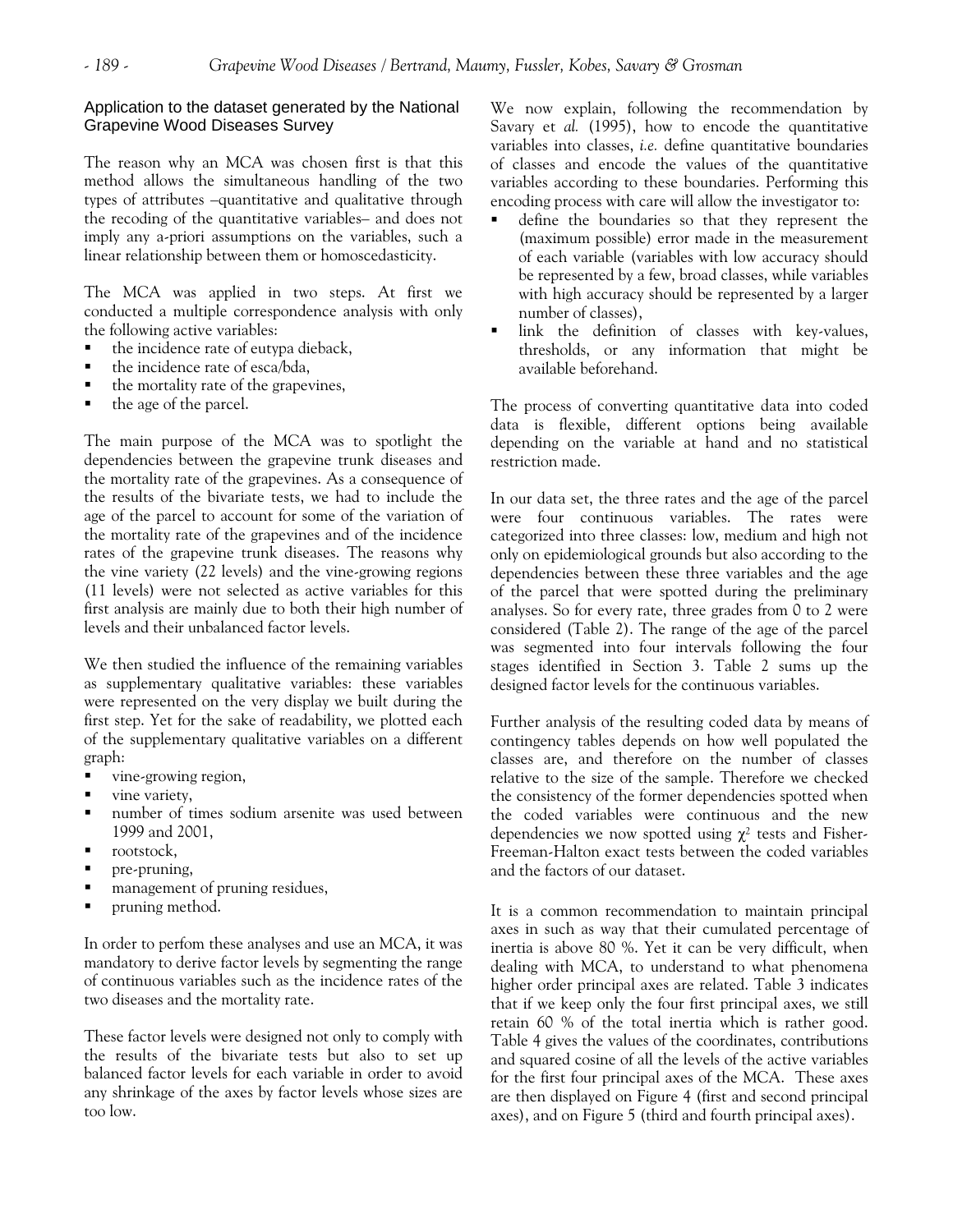| Variable<br>Diseases and mortality   | Symbol       | <b>Factor</b> levels                                                                                                          | Definition of factor levels                                                                                                                                                                                                                                                                                                                                | Unit         |
|--------------------------------------|--------------|-------------------------------------------------------------------------------------------------------------------------------|------------------------------------------------------------------------------------------------------------------------------------------------------------------------------------------------------------------------------------------------------------------------------------------------------------------------------------------------------------|--------------|
| Eutypa Dieback<br>Esca/BDA           | Euty<br>Esca | Euty0; Euty1; Euty2<br>Esca0; Esca1; Esca2                                                                                    | Euty0: Euty = 0; Euty1: $0 <$ Euty $\leq 2$ ; Euty2: 2 $<$ Euty<br>Esca0: Esca= 0; Esca1: $0 <$ Esca $\leq$ 3; Esca2: 3 < Esca                                                                                                                                                                                                                             | $\%$<br>$\%$ |
| Mortality                            | Mort         | Mort0; Mort1; Mort2                                                                                                           | Mort0: $0 \leq$ Mort < 3; Mort1: $3 \leq$ Mort < 10; Mort2: $10 \leq$<br>Mort                                                                                                                                                                                                                                                                              | $\%$         |
| Active variable                      |              |                                                                                                                               |                                                                                                                                                                                                                                                                                                                                                            |              |
| Age of the parcel                    | Age          | Age0; Age1; Age2; Age3                                                                                                        | Age0: $0 \le$ Age < 15; Age1: 15 $\le$ Age < 25;<br>Age2: $25 \le$ Age < 40; Age3: $40 \le$ Age                                                                                                                                                                                                                                                            | years        |
| Supplementary variables              |              |                                                                                                                               |                                                                                                                                                                                                                                                                                                                                                            |              |
| Vine-growing region                  |              | ALS; AQT; BJL;<br>BRG; CEN; DIO; JUR;<br>LRO; PAC;<br>PCH; PDL                                                                | ALS: Alsace; AQT: Aquitaine; BJL: Beaujolais;<br>BRG: Bourgogne; CEN: Centre; DIO: Diois; JUR: Jura;<br>LRO: Languedoc-Roussillon; PAC: Provence-Alpes-Côte<br>d'Azur;<br>PCH: Poitou-Charentes; PDL: Pays de la Loire<br>AUX: Pinot Auxerrois; CAR: Carignan; CBF: Cabernet                                                                               | none         |
| Vine variety                         |              | AUX; CAR; CBF;<br>CBS; CHD; CHE;<br>CIN; GAM; GRE; GWZ;<br>MDH; MEL; MER;<br>MPG; PIN; PLS;<br>RIS; SAU; SAV;<br>SYR; TRS; UB | Franc;<br>CBS: Cabernet Sauvignon; CHD: Chardonnay; CHE:<br>Chenin;<br>CIN: Cinsault; GAM: Gamay; GRE: Grenache; GWZ:<br>Gewurztraminer;<br>MDH: Muscat De Hambourg; MEL: Melon; MER: Merlot;<br>MPG: Muscat Petits Grains; PIN: Pinot Noir; PLS: Poulsard;<br>RIS: Riesling; SAU: Sauvignon; SAV: Savagnin;<br>SYR: Syrah; TRS: Trousseau; UB: Ugni Blanc | none         |
| Number of uses of<br>sodium arsenite | Ars          | Ars0; Ars1; Ars2; Ars3                                                                                                        | Ars0: 0 time; Ars1: 1 time; Ars2: 2 times; Ars3: 3 times                                                                                                                                                                                                                                                                                                   | none         |
| Rootstock                            |              | 101-14; 161-49; 3309C;<br>41B; R110; SO4                                                                                      | Name of the rootstock used                                                                                                                                                                                                                                                                                                                                 | none         |
| Pre-pruning                          | PreP         | PreP0; PreP1                                                                                                                  | PreP0: no pre-pruning was done; PreP1: grapevine was pre-<br>pruned                                                                                                                                                                                                                                                                                        | none         |
| Pruning residues                     |              | Crushed; Burned;<br>Removed                                                                                                   | What happened to the pruning residues                                                                                                                                                                                                                                                                                                                      | none         |
| Pruning method                       |              | Royat cordon; Gobelet;<br>Guyot                                                                                               | Name of the method used to prune the grapevine                                                                                                                                                                                                                                                                                                             | none         |

**Table 2.** Variables and their levels



**Figure 4.** *Display of the first and second principal axes of the MCA.*



**Figure 5.** *Display of the third and fourth principal axes of the MCA.*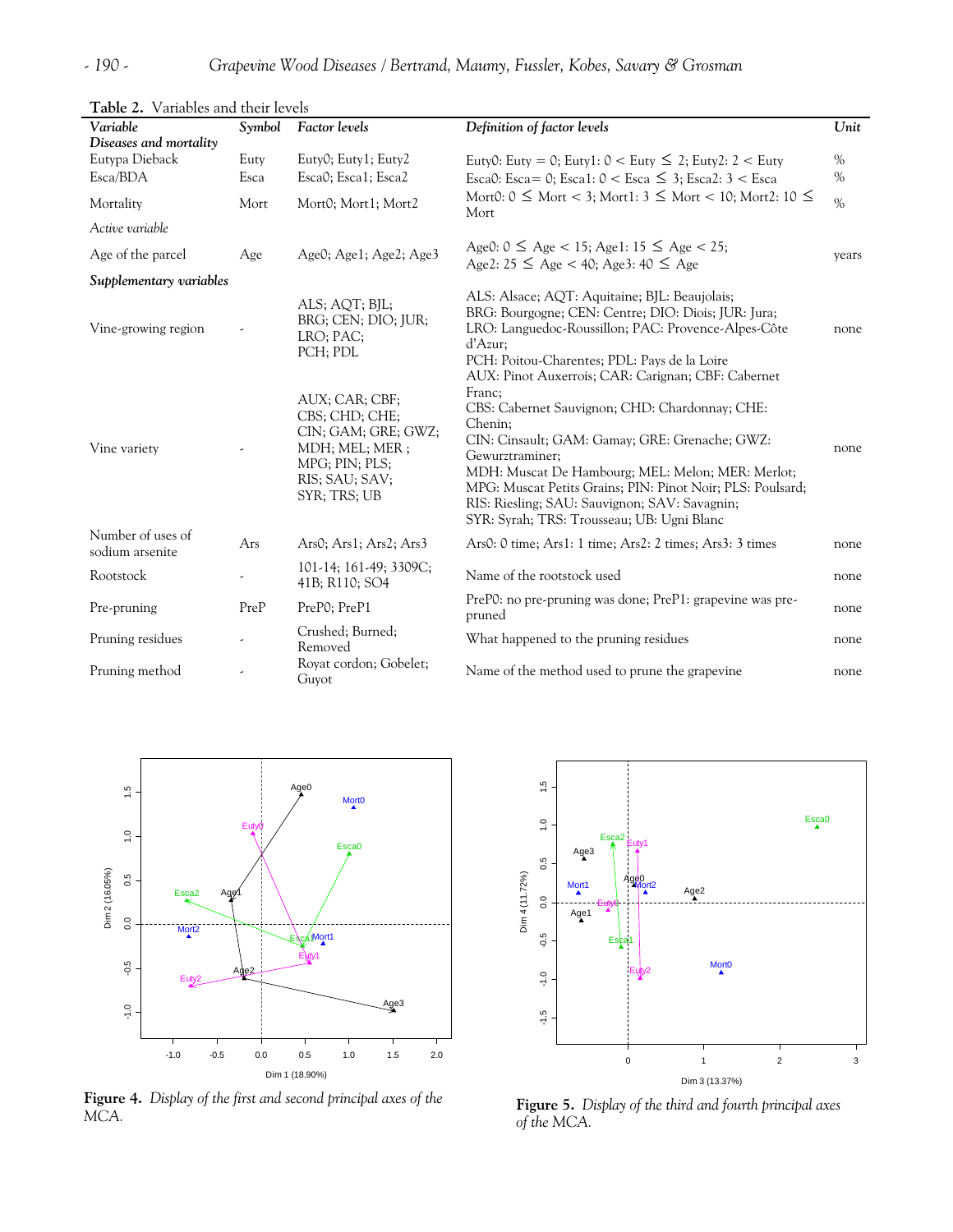| Axis | Singular   |            | Percentage of inertia | Axis | Singular   | Percentage of inertia |           |  |
|------|------------|------------|-----------------------|------|------------|-----------------------|-----------|--|
|      | eigenvalue | Individual | Cumulated             |      | eigenvalue | Individual            | Cumulated |  |
|      | 0.652      | 18.904     | 18.904                | 0    | 0.454      | 9.164                 | 79.745    |  |
| ∼    | 0.601      | 16.049     | 34.953                |      | 0.435      | 8.411                 | 88.156    |  |
|      | 0.549      | 13.372     | 48.326                |      | 0.415      | 7.661                 | 95.818    |  |
|      | 0.514      | 11.720     | 60.046                |      | 0.307      | 4.182                 | 100.000   |  |
|      | 0.487      | 10.536     | 70.582                |      |            |                       |           |  |

**Table 3.** Eigenvalues and percentages of inertia with respect to the principal axes of the MCA.

**Table 4.** Coordinates, contributions and squared cosines of the levels of the active variables for the first four principal axes of the MCA.

|                   | Mass  | Quality | Relative<br>Inertia | Coord.<br>Dim.1 | Inertia<br>Dim.1 | Cosine <sup>2</sup><br>Dim.1 | Coord.<br>Dim.2 | Inertia<br>Dim.2 | Cosine <sup>2</sup><br>Dim.2 |
|-------------------|-------|---------|---------------------|-----------------|------------------|------------------------------|-----------------|------------------|------------------------------|
| Euty0             | 0.086 | 0.657   | 0.073               | $-0.093$        | 0.002            | 0.005                        | 1.030           | 0.252            | 0.553                        |
| Euty1             | 0.103 | 0.587   | 0.065               | 0.551           | 0.074            | 0.214                        | $-0.439$        | 0.055            | 0.136                        |
| Euty <sub>2</sub> | 0.061 | 0.756   | 0.084               | $-0.802$        | 0.092            | 0.208                        | $-0.703$        | 0.083            | 0.159                        |
| Esca0             | 0.013 | 0.949   | 0.105               | 1.002           | 0.030            | 0.054                        | 0.802           | 0.023            | 0.035                        |
| Esca1             | 0.143 | 0.429   | 0.048               | 0.469           | 0.074            | 0.293                        | $-0.249$        | 0.025            | 0.083                        |
| Esca <sub>2</sub> | 0.094 | 0.622   | 0.069               | $-0.844$        | 0.158            | 0.433                        | 0.268           | 0.019            | 0.044                        |
| MortO             | 0.030 | 0.882   | 0.098               | 1.053           | 0.077            | 0.148                        | 1.326           | 0.144            | 0.236                        |
| Mort1             | 0.098 | 0.606   | 0.067               | 0.704           | 0.115            | 0.322                        | $-0.222$        | 0.013            | 0.032                        |
| Mort2             | 0.122 | 0.512   | 0.057               | $-0.823$        | 0.194            | 0.646                        | $-0.142$        | 0.007            | 0.019                        |
| Age0              | 0.033 | 0.866   | 0.096               | 0.458           | 0.016            | 0.032                        | 1.472           | 0.201            | 0.335                        |
| Age1              | 0.105 | 0.579   | 0.064               | $-0.340$        | 0.029            | 0.084                        | 0.270           | 0.021            | 0.053                        |
| Age2              | 0.087 | 0.654   | 0.073               | $-0.192$        | 0.007            | 0.020                        | $-0.617$        | 0.091            | 0.202                        |
| Age3              | 0.025 | 0.902   | 0.100               | 1.508           | 0.132            | 0.248                        | $-0.986$        | 0.066            | 0.106                        |
|                   |       |         |                     | Coord.          | Inertia          | Cosine <sup>2</sup>          | Coord.          | Inertia          | Cosine <sup>2</sup>          |
|                   |       |         |                     | Dim.3           | Dim.3            | Dim.3                        | Dim.4           | Dim.4            | Dim.4                        |
| Euty0             |       |         |                     | $-0.263$        | 0.020            | 0.036                        | $-0.103$        | 0.003            | 0.006                        |
| Euty1             |       |         |                     | 0.124           | 0.005            | 0.011                        | 0.667           | 0.174            | 0.314                        |
| Euty2             |       |         |                     | 0.159           | 0.005            | 0.008                        | $-0.985$        | 0.225            | 0.313                        |
| Esca0             |       |         |                     | 2.489           | 0.263            | 0.334                        | 0.981           | 0.047            | 0.052                        |
| Esca1             |       |         |                     | $-0.091$        | 0.004            | 0.011                        | $-0.584$        | 0.185            | 0.454                        |
| Esca2             |       |         |                     | $-0.200$        | 0.013            | 0.024                        | 0.749           | 0.201            | 0.341                        |
| Mort <sub>0</sub> |       |         |                     | 1.226           | 0.147            | 0.201                        | $-0.913$        | 0.093            | 0.112                        |
| Mort1             |       |         |                     | $-0.653$        | 0.140            | 0.277                        | 0.119           | 0.005            | 0.009                        |
| Mort2             |       |         |                     | 0.230           | 0.021            | 0.051                        | 0.125           | 0.007            | 0.015                        |
| Age0              |       |         |                     | 0.080           | 0.001            | 0.001                        | 0.217           | 0.006            | 0.007                        |
| Age1              |       |         |                     | $-0.613$        | 0.131            | 0.273                        | $-0.238$        | 0.023            | 0.041                        |
| Age2              |       |         |                     | 0.879           | 0.222            | 0.409                        | 0.045           | 0.001            | 0.001                        |

The analyses depicted here are the basis for the display of the supplementary qualitative variables. Since the supplementary variables do not contribute to the construction of the axes of the MCA, we will only provide their coordinates and squared cosine in Table 5. The levels of some of the supplementary variables are displayed on the first and second principal axes of the MCA, see Figure 6, 7 and 8.

The main results are the following:

- high mortality rates -Mort2- are associated with high incidence levels of the two trunk diseases –Esca2 and Euty2–,
- high incidence levels of eutypa dieback are associated with old grapevines –from 25 to 40 years old– and high incidence levels of esca decline/black dead arm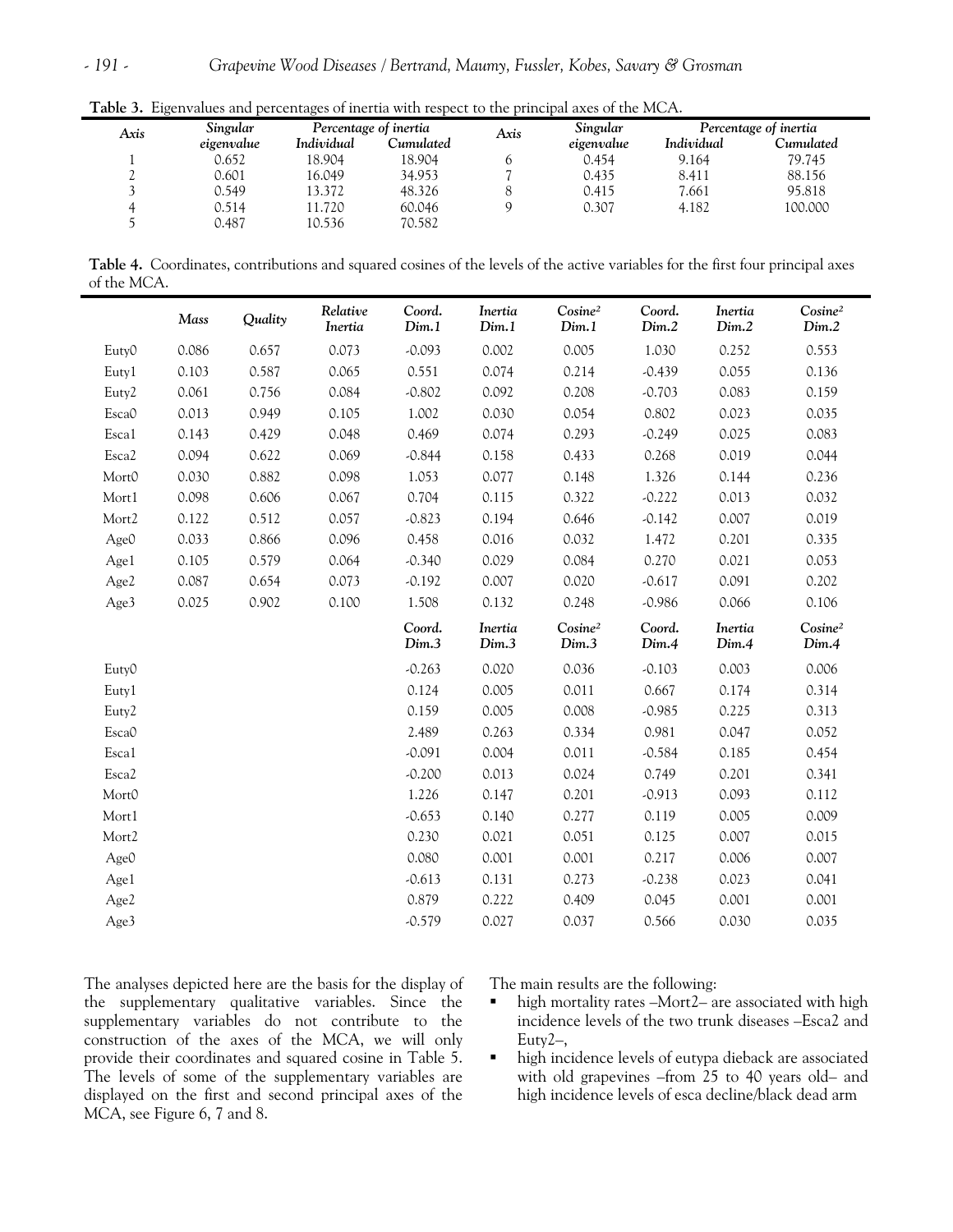| of the Supplementary Variables |                                |                     |                      |                     |  |  |  |
|--------------------------------|--------------------------------|---------------------|----------------------|---------------------|--|--|--|
| Variables                      |                                |                     |                      |                     |  |  |  |
| and their                      | 1 <sup>st</sup> principal axis |                     | $2nd$ principal axis |                     |  |  |  |
| levels                         |                                |                     |                      |                     |  |  |  |
| Vine-                          | Coordinate                     |                     | Coordinate           |                     |  |  |  |
| growing                        | S                              | Cosine <sup>2</sup> | Ś                    | Cosine <sup>2</sup> |  |  |  |
| region                         |                                |                     |                      |                     |  |  |  |
| <b>ALS</b>                     | $-0.098$                       | 0.007               | 0.110                | 0.009               |  |  |  |
| AQT                            | 0.080                          | 0.002               | 0.522                | 0.089               |  |  |  |
| <b>BJL</b>                     | 0.047                          | 0.000               | $-0.818$             | 0.136               |  |  |  |
| <b>BRG</b>                     | 0.712                          | 0.251               | $-0.429$             | 0.091               |  |  |  |
| <b>CEN</b>                     | 0.180                          | 0.017               | $-0.348$             | 0.062               |  |  |  |
| DIO                            | 0.622                          | 0.148               | $-0.194$             | 0.014               |  |  |  |
| <b>JUR</b>                     | $-0.512$                       | 0.127               | 0.487                | 0.115               |  |  |  |
| <b>LRO</b>                     | $-0.208$                       | 0.004               | $-0.034$             | 0.000               |  |  |  |
| PAC                            | $-0.132$                       | 0.014               | 0.363                | 0.106               |  |  |  |
| PCH                            | $-1.024$                       | 0.231               | -0.899               | 0.178               |  |  |  |
| PDL<br>Sodium                  | 0.027                          | 0.000               | 0.735                | 0.192               |  |  |  |
| arsenite                       |                                |                     |                      |                     |  |  |  |
| Ars0                           | $-0.042$                       | 0.002               | 0.069                | 0.005               |  |  |  |
| Ars1                           | 0.197                          | 0.030               | -0.360               | 0.101               |  |  |  |
| Ars2                           | 0.038                          | 0.001               | $-0.009$             | 0.000               |  |  |  |
| Ars3                           | $-0.153$                       | 0.007               | 0.299                | 0.027               |  |  |  |
| Rootstoc                       |                                |                     |                      |                     |  |  |  |
| k                              |                                |                     |                      |                     |  |  |  |
| 101-14                         | 0.006                          | 0.000               | $-0.252$             | 0.027               |  |  |  |
| 161-49                         | 0.027                          | 0.001               | $-0.052$             | 0.002               |  |  |  |
| 3309C                          | 0.086                          | 0.006               | 0.127                | 0.014               |  |  |  |
| 41B                            | $-0.465$                       | 0.121               | $-0.111$             | 0.007               |  |  |  |
| R110                           | 0.119                          | 0.003               | 0.580                | 0.074               |  |  |  |
| SO <sub>4</sub>                | $-0.037$                       | 0.001               | $-0.152$             | 0.022               |  |  |  |
| Vine                           |                                |                     |                      |                     |  |  |  |
| variety                        |                                |                     |                      |                     |  |  |  |
| AUX                            | $-0.269$                       | 0.039               | -0.474               | 0.123               |  |  |  |
| CAR                            | 0.376                          | 0.018               | 0.150                | 0.003               |  |  |  |
| <b>CBF</b>                     | 0.887                          | 0.207               | $-0.347$             | 0.032               |  |  |  |
| <b>CBS</b>                     | $-0.755$                       | 0.133               | $-0.241$             | 0.013               |  |  |  |
| CHD                            | 0.672                          | 0.200               | $-0.245$             | 0.027               |  |  |  |
| <b>CHE</b>                     | $-0.124$                       | 0.002               | $-0.330$             | 0.015               |  |  |  |
| <b>CIN</b>                     | $-0.769$                       | 0.075               | $-0.644$             | 0.052               |  |  |  |
| <b>GAM</b>                     | 0.047                          | 0.000               | $-0.818$             | 0.136               |  |  |  |
| GRE                            | 0.505                          | 0.038               | 0.083                | 0.001               |  |  |  |
| GWZ                            | $-0.103$                       | 0.006               | 0.351                | 0.068               |  |  |  |
| MDH                            | $-0.020$                       | 0.000               | 0.595                | 0.129               |  |  |  |
| <b>MEL</b><br><b>MER</b>       | 0.067<br>0.995                 | 0.001<br>0.075      | 0.901<br>1.106       | 0.221<br>0.093      |  |  |  |
| MPG                            | 0.641                          | 0.167               | $-0.052$             | 0.001               |  |  |  |
| PIN                            | 1.345                          | 0.454               | $-0.646$             | 0.105               |  |  |  |
| PLS                            | $-0.702$                       | 0.170               | 0.455                | 0.071               |  |  |  |
| <b>RIS</b>                     | 0.103                          | 0.005               | 0.505                | 0.114               |  |  |  |
| SAU                            | $-0.518$                       | 0.084               | $-0.114$             | 0.004               |  |  |  |
| SAV                            | $-0.678$                       | 0.146               | 0.687                | 0.150               |  |  |  |
| SYR                            | $-0.208$                       | 0.004               | $-0.034$             | 0.000               |  |  |  |
| <b>TRS</b>                     | $-0.138$                       | 0.008               | 0.216                | 0.021               |  |  |  |
| UB                             | $-1.024$                       | 0.231               | $-0.899$             | 0.178               |  |  |  |
| $\overline{\mathbf{P}}$ re-    |                                |                     |                      |                     |  |  |  |
| pruning                        |                                |                     |                      |                     |  |  |  |
| PreP0                          | $-0.097$                       | 0.010               | 0.020                | 0.000               |  |  |  |
| PreP1                          | 0.121                          | 0.015               | $-0.025$             | 0.001               |  |  |  |
| Pruning                        |                                |                     |                      |                     |  |  |  |
| residues                       |                                |                     |                      |                     |  |  |  |
| Crushed                        | $-0.156$                       | 0.026               | 0.060                | 0.004               |  |  |  |

**Table 5.** Coordinates and Squared Cosines of the Levels

| Burned<br>Removed | 0.586<br>0.207 | 0.211<br>0.014 | $-0.287$<br>0.141 | 0.050<br>0.007 |
|-------------------|----------------|----------------|-------------------|----------------|
| Pruning           |                |                |                   |                |
| method            |                |                |                   |                |
| Royat<br>cordon   | $-0.400$       | 0.104          | 0.106             | 0.007          |
| Gobelet           | $-0.002$       | 0.000          | $-0.274$          | 0.012          |
| Guyot             | 0.024          |                | -0.002            | 0.000          |



**Figure 6.** Display on the first and second principal axes of the MCA of the two supplementary variables, the vinegrowing region (on top) and the vine variety (on bottom).

are associated with young grapevines –from 15 to 25 years old–,

- incidences seem to evolve in opposite ways: if the level of incidence of one of the two diseases is high then the level of incidence of the other one will be low,
- some vine-growing regions or vine varieties are linked to high level of vulnerabilities to both diseases, e.g. Poitou-Charentes and Euty2 or Poulsard and Esca2,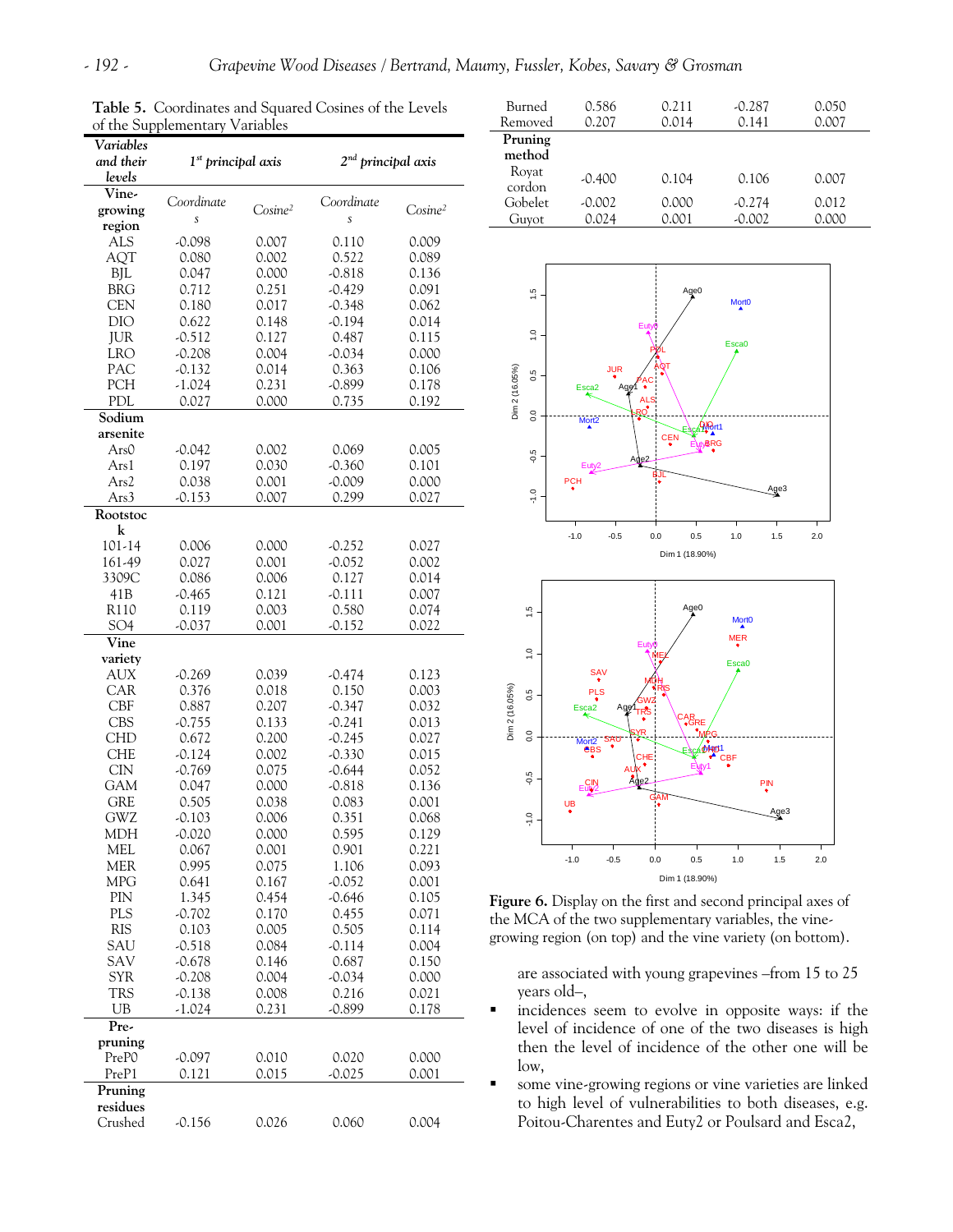

**Figure 7.** *Display on the first and second principal axes of the MCA of the number of uses of sodium arsenite.* 

- the use of sodium arsenite does not seem to account for significant changes in the evolution of the diseases,
- **the association between burning pruning** residues and medium levels of incidence of the two diseases –Euty1 and Esca1–, is most probably due to the link between vine-growing regions and vine varieties and the fact that the burning technique to dispose of pruning residues is mainly used in Bourgogne.

# **5. Multiple Factor Analysis for Mixed Data**

We just conducted an MCA analysis on the data and therefore we had to turn the quantitative variables –the age of the parcel, the rates of incidence and the rate of mortality- into qualitative ones by cutting the range of values into three classes or four classes. Since this step was handled with care this should have enabled us to spot even non linear associations between the variables we analyzed. Yet it is also possible to perform a multiple factor analysis for mixed data (FAMD) (Escofier, 1979, Pagès 2002, Pagès 2004), i.e. for a dataset with both quantitative and qualitative active variables.

There are two advantages and one possible drawback in applying this method. The first advantage is to be able to maintain an equal importance for any of the 4 quantitative variables or the qualitative variable which participate in the analysis as active variables. Indeed during the process of construction of the directions of maximal inertia the influence of all variables, quantitative as well as qualitative, will be balanced (p.97 Pagès 2004), and therefore will not depend on the number of the levels



**Figure 8.** *Display on the first and second principal axes of the MCA of the two supplementary variables pre-pruning (top) and management of pruning residue (bottom).* 

of the qualitative variable. The second advantage, following the recommendations of the article written by Pagès (2004, p. 94)), is to not have to encode continuous variables (here, there are four) as factors. The drawback is that we will not be able to spot any non linear association between the quantitative variables.

The reader may not be familiar with such techniques, so we briefly describe them following the article written by Pagès (2004).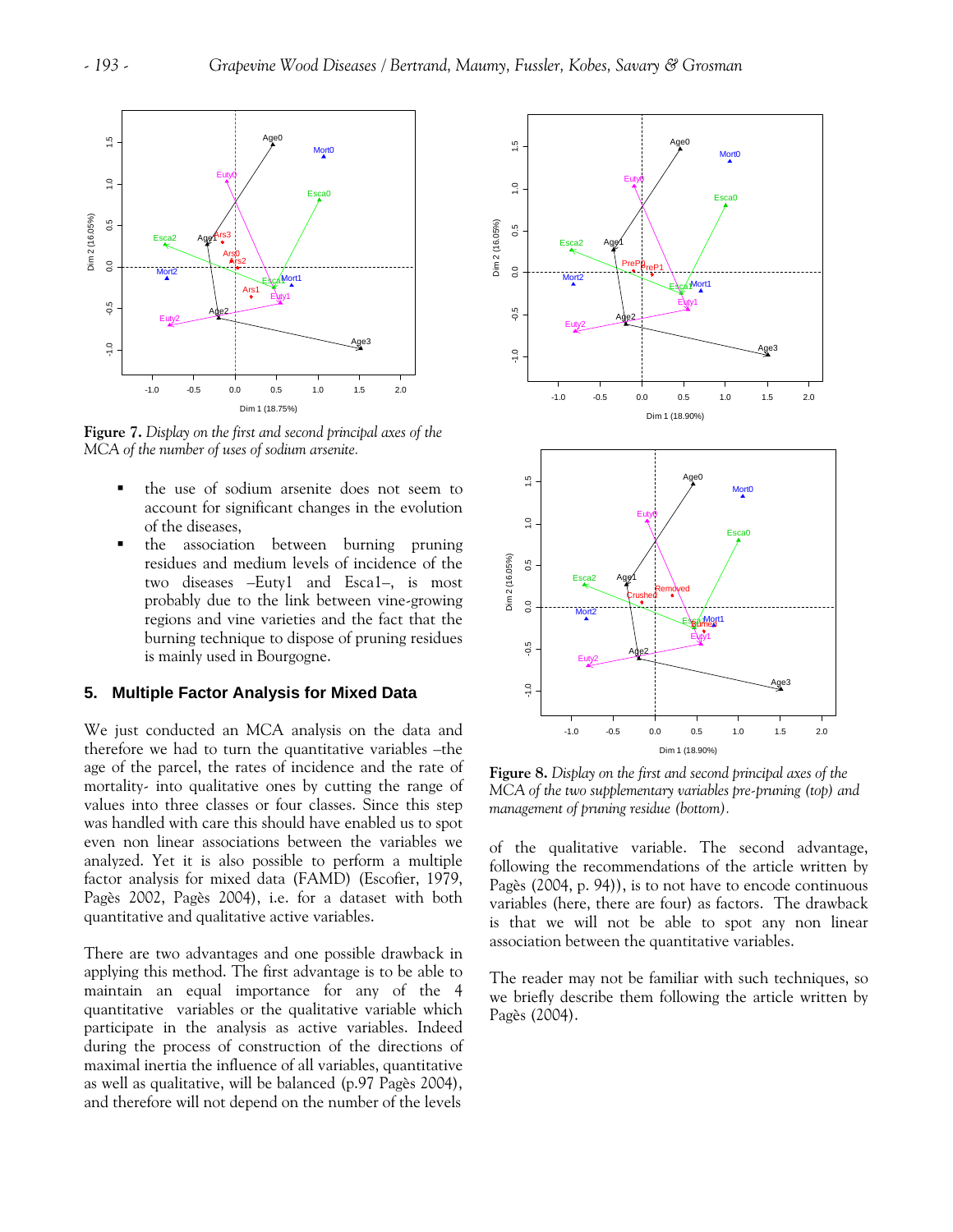# 5.1 Describing the method

# *5.1.1 Data and notation*

Let us consider  $I$  units. Every unit  $i$  has a weight  $w_i$ 

such that  $\sum w_i = 1$ . These units are described by: 1 *I*  $\sum w_i = 1$ *i* =

- *Q* quantitative variables; these variables are always assumed to have zero mean and are scaled to unit variance. The use of standardized variables is mandatory since we use both quantitative and qualitative active variables.
- *J* qualitative variables; the *j*<sup>th</sup> variable has  $K_i$ levels, so we have a total of 1 *J*  $K = \sum_{j=1}^{n} K_j$  levels for all qualitative variables; we denote by  $w_{k_i}$  the proportion of the units that have level  $k_i$ .

The total number *T* of quantitative variables and of indicator functions for each qualitative level is equal to  $Q$  +  $K$  . Let  $x_{i_q}$  denote the value of unit  $i$  for the  $q$ <sup>th</sup> variable,  $q = 1...Q$ ,  $x_{ij}$  denote the level of unit *i* for the  $j^{\text{th}}$  variable and let  $x_{ik_j}$  equal 1 if *i* has level  $k_j$  for variable  $j$ , else let  $x_{ik}$  equal zero.

# *5.1.2 Displaying the variables in RI*

Let us consider  $\mathbb{R}^I$  the space of functions defined on *I*. The matrix  $D$  defined by the weights of the units provides this space with a diagonal metric. More precisely we have  $D$  equal to:

$$
D(i, j) = \begin{cases} 0 & \text{if } i \neq j \\ w_i & \text{if } i = j \end{cases}.
$$

As in a normalized principal component analysis (PCA), the variables will be represented by vectors whose lengths are equal to 1.

As in a MCA, the  $j<sup>th</sup>$  variable is represented by the set  $N_i$  of  $K_j$  vectors representing the  $K_j$  centered indicator functions of the levels of the  $j<sup>th</sup>$  variable. This set of vectors spans a vector space  $E_i$  of dimension  $K_j - 1$  of functions that are centered and constant on every set of the partition defined by the levels of the  $j^{\text{th}}$ variable. In order for  $N<sub>j</sub>$  to inherit the same properties

regarding inertia as in a MCA, we have to set the weight of the  $k_j$ <sup>th</sup> indicator function to  $1/w_{k_j}$ . This weight should be set to  $1/{\left( \mathcal{Q} \cdot w_{_{k_{_{j}}}} \right)}$  to have exactly the same inertia than in a MCA. Indeed in a MCA the inertias are averaged by the number of variables. Yet using these weights would lead to an inadequate property – averaging– since for a factorial analysis of mixed data qualitative variables are compared to quantitative ones whose inertias are not averaged. Some PCA software tools are not designed to assign weights to columns. As a consequence we prefer to divide the values of the  $k_i$ <sup>th</sup> indicator functions by  $\sqrt{W_{k_j}}$  .

# *5.1.3 Displaying the units in RT*

The dimension of the vector space  $R^T$  is equal to the sum of the number of quantitative variables,  $\overline{\mathcal{Q}}$  , and of the number of indicator functions,  $K$ . We provide this vector space with the usual Euclidean metric. The distance between two units  $i$  and  $j$  is then given by the following formula:

$$
d^2(i,l) = \sum_{q\in Q} (x_{iq} - x_{lq})^2 + \sum_{j\in J} \sum_{k\in K_j} \frac{1}{w_{k_j}} (x_{ik_j} - x_{lk_j})^2,
$$

with as a sub case the distance between a unit and the center of gravity of the all the units. This center of gravity is located at  $O$ , the origin of the vector space  $R^T$ , as soon as the variables are centered. This is an assumption we made on the quantitative variables at the very beginning of this section. As to the indicator functions that were derived from the qualitative variables and divided by  $\sqrt{W_{k_j}}$  in order to assign adequate weights to the columns, the mean of the  $k_i$ <sup>th</sup> column is equal to  $w_{k_{\alpha}}$ . These renormalizations lead to the following formulas:  $\overline{2}$ 

$$
d^{2}(i, O) = \sum_{q \in Q} x_{iq}^{2} + \sum_{j \in J} \sum_{k \in K_{j}} \left( \frac{x_{ik_{j}}}{\sqrt{W_{k_{j}}}} - \sqrt{W_{k_{j}}}\right)
$$
  
= 
$$
\sum_{q \in Q} x_{iq}^{2} + \sum_{j \in J} \frac{1 - W_{j(i)}}{W_{j(i)}},
$$

with  $j(i)$  the level that the  $j<sup>th</sup>$  variable takes for the  $i<sup>th</sup>$ unit and  $W_{j(i)}$  the corresponding proportion.

# *5.1.4 Graphical outputs*

As in any factor analysis we display: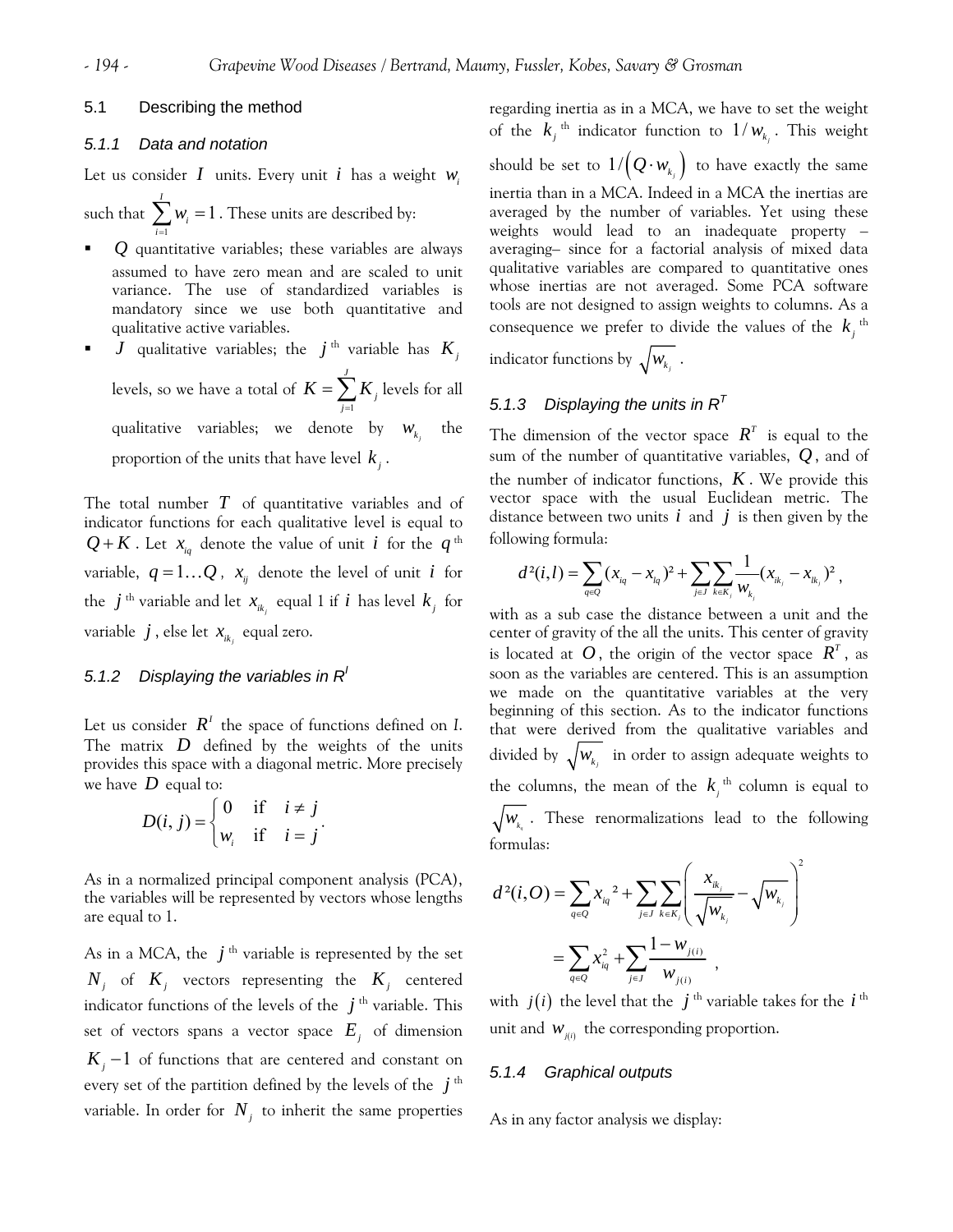- The units by their projection on the inertia axes. We denote by  $F(i)$  the projection of the *i*<sup>th</sup> unit on the axis  $F_s$  of order  $s$ .
- The quantitative variables using their correlation coefficients with the axes  $F_{\cdot}$ .
- The levels of the  $j<sup>th</sup>$  qualitative variable using the centers of gravity of the corresponding units. We denote by  $F_s(k_j)$  the projection on the axis  $F_s$  of order *s* of the center of gravity of the units featuring the  $k^{\text{th}}$  level of the  $j^{\text{th}}$  qualitative variable.

# 5.2 Applying FAMD to the data generated by the National Grapevine Wood Diseases Survey

In order to be able to put side by side the results we are about to obtain with those we obtained from the MCA, we will proceed in a somewhat similar way to that of the MCA. We first build the factorial axes using the four main variables. The first four active variables will remain the same and are quantitative: the incidence of eutypa dieback, the incidence of esca/BDA, the mortality of grapevine trunks and the age of the parcel. The fifth active variable is a qualitative variable chosen among all those we decided to include in the analysis and that were, up to now, used as supplementary variables: vine-growing region, vine variety, number of uses of sodium arsenite, rootstock, pre-pruning, pruning residues, pruning method.

# *5.2.1 Vine-growing regions and vine varieties*

Since vine-growing regions and vine varieties are two strongly dependent variables we will analyze them together, see Figure 9, top and bottom panels.

A first point is that the grapevine mortality is close to being proportional to the sum of the vectors associated with the two diseases. A second point is that the diseases are opposed to each other, which agrees with the results we got with the MCA: the two diseases are likely to not completely –or not at all– evolve in the same way. The age of the parcel is still strongly linked with the second factor axis, as was found using the MCA.

We spot again, as with the MCA, an association between esca/BDA and the vine-growing region Jura or between Poitou-Charentes and eutypa. As to the associations between the vine varieties and the diseases, the Poulsard, the Savagnin and the Trousseau are close to the esca/BDA, as was found with the MCA.



**Figure 9.** Display on the first and second principal axes of the FAMD with the two qualitative variables vine-growing region ( top) and the vine variety (bottom).

#### *5.2.2 Sodium arsenite*

Figure 10 displays our results related to the number of uses of sodium arsenite.

The association between diseases and mortality is still strong as well as the location of the variable age of the parcel along the second factor axis. There is an opposition between the rise in mortality of the grapevines and the non-use or twice use of sodium arsenite as well as very close locations of high incidence rates of eutypa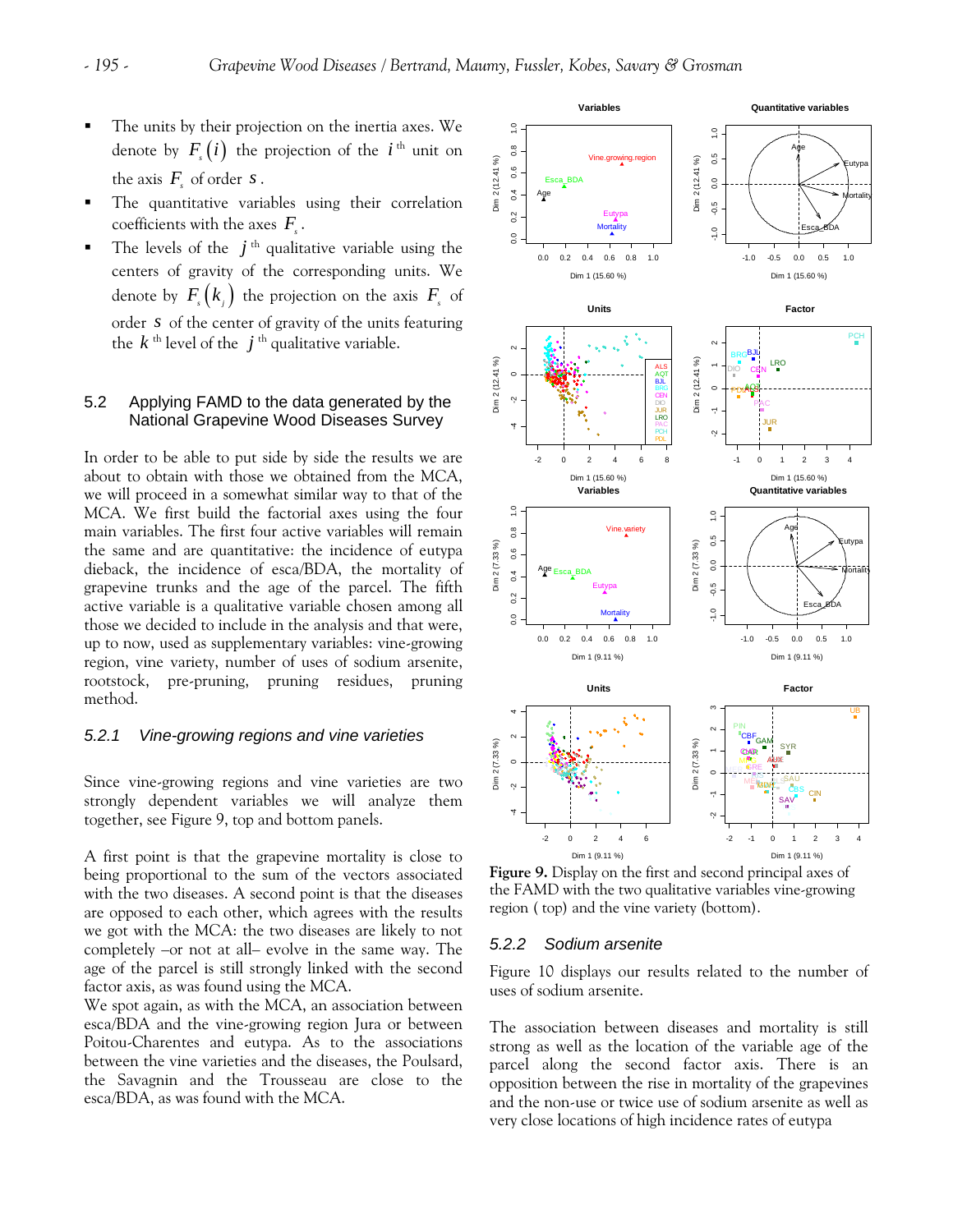

**Figure 10.** Display on the first and second principal axes of the FAMD with the qualitative variable given by the number of uses of sodium arsenite.

dieback and the three times repeated use of sodium arsenite. However only a few parcels were treated three times during the period from 1999 to 2001 and there is no evidence that the use of sodium arsenite accounts for a decrease in the incidence rate of eutypa dieback. This result is to be confirmed by other experiments. Another way to understand this relationship is that parcels with high incidence rates of eutypa dieback were treated every year by vine growers.

# *5.2.3 Pre-pruning and management of pruning residues*

The pre-pruning and the management of pruning residues, two disease prevention policies, seemed to have no effect on the incidence rates of the two diseases and on the mortality rate of the grapevines when analyzed with the MCA. Is it still the case with the FAMD; see Figure 11.

First of all, we notice the same association pattern between the incidence of eutypa dieback, the incidence of esca/BDA, the mortality of the grapevines and the age of the parcel as those we spotted with the MCA: the higher the incidence of the eutypa dieback and of the esca/BDA, the higher the mortality rate.

We emphasize the fact that although there seems to be an opposition between the mortality of the grapevines or the esca/BDA and the pre-pruning of the wine ("PreP1"),



**Figure 11.** Display on the first and second principal axes of the FAMD with the qualitative variables pre-pruning (top panel) and management of pruning residues (bottom panel).

which was not spotted by the MCA, this result is not backed up by the plot of the association of the the PreP factor with the two first factor axes since these accounts for almost none of the variability of PreP factor.

Burning the pruning residues is opposed to the incidence of the diseases and to the mortality rate. It is more difficult to derive conclusions about the removal of the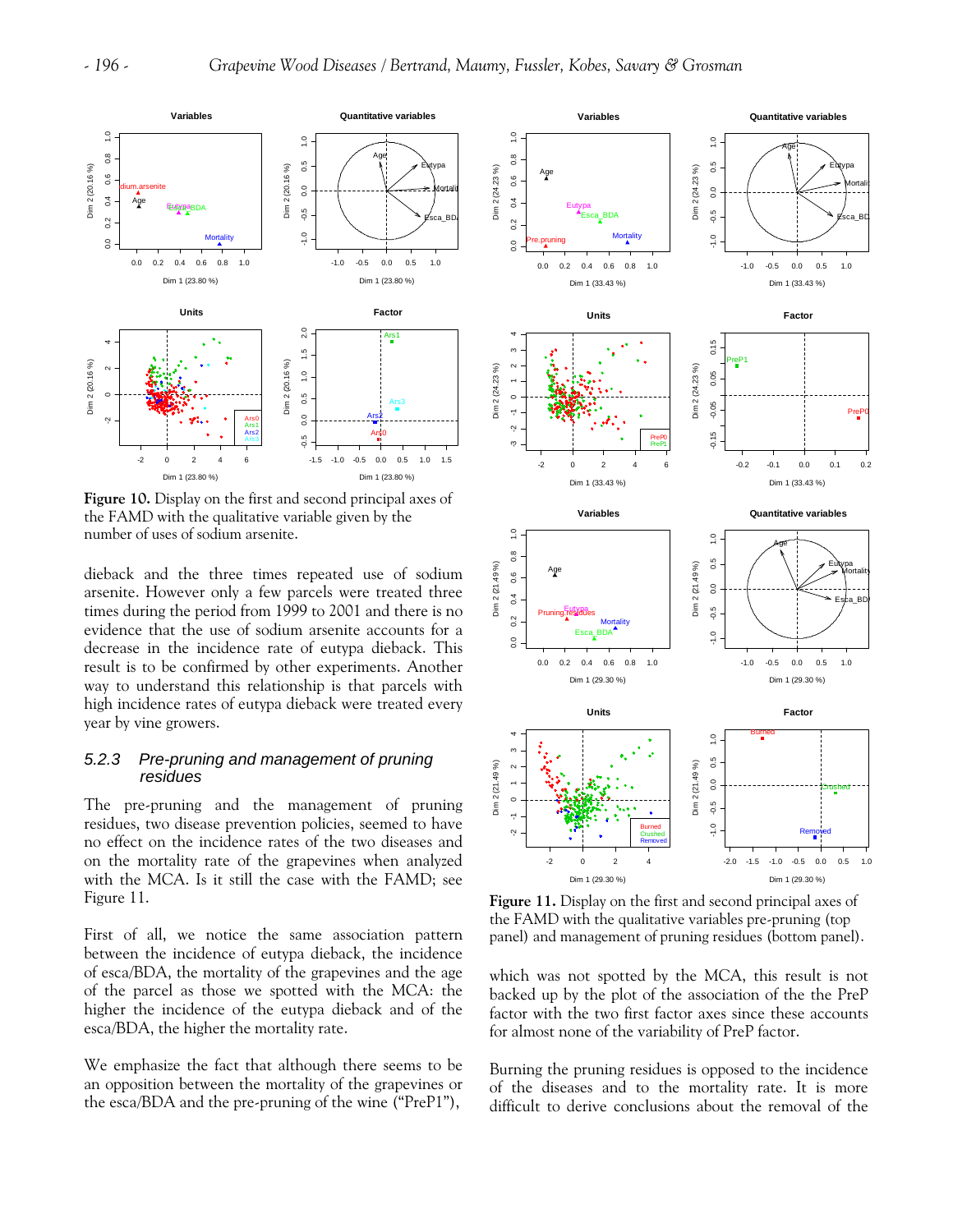pruning residues since the number of parcels where it was used is very small (7 out a sample of 191 parcels).

#### **6 Multi-table correspondence analysis**

Multi-table correspondence analysis (CA) –also known as *K*–tables correspondence analysis– (Bry 1996, Escofier and Pagès 1998, Cazes 2004) will be used in order to study the yearly evolution of the incidences rates of the two diseases and of the mortality of the grapevines. Up to now, our analyses only focused on the mean values of these three variables over the three years: 2003, 2004 and 2005. As a consequence the time factor was not taken into account. The multi-tables correspondence analysis will enable us to check whether or not one of the years has a high impact on the average association patterns we found before. This is a matter of high concern since the summer of 2003 was very hot in France.

# 6.1 Description of the method

This statistical tool was applied to the data tables corresponding to the three years 2003, 2004 and 2005 for the same units and variables. We now describe more precisely the way we used multi-tables correspondence analysis. We begin with the analysis which does not take the age of the parcel into account:

- First we bind together in the same table the data for the incidence rates of the two diseases and of the mortality rate for the three years 2003, 2004 and 2005. We get a table with 321 rows –one for each of the 3\*107 units– and three –EUTY\_Tot, ESCA\_Tot and MORT Tot- columns. These three new variables will be the active ones. We then compute the Burt table  $B_{T_{tot}}$  for this table which is the sum over the three years of the yearly Burt tables 2003, 2004 and 2005,  $B_{2003}$ ,  $B_{2004}$  et  $B_{2005}$ .
- Each yearly table is made up with 107 rows and 3 columns –EUTY\_0X, ESCA\_0X and MORT\_0X, where X is equal to 3 for the year 2003, 4 for the year 2004 and 5 for the year 2005.
- We lay on the right of the table  $B_{T_{tot}}$  the three yearly Burt tables  $B_{2003}$ ,  $B_{2004}$  and  $B_{2005}$  of the incidence of diseases and the mortality rate, each one with 13 rows and 13 columns. The columns of the three Burt tables  $B_{2003}$ ,  $B_{2004}$  and  $B_{2005}$  with be used as supplementary variables in the upcoming correspondence analysis.
- We lay on the bottom of the table  $B_{T_{\text{ext}}}$  the three yearly Burt tables  $B_{2003}$ ,  $B_{2004}$  and  $B_{2005}$  of the incidence of diseases and the mortality rate, each one

with 13 rows and 13 columns. The rows of the three Burt tables  $B_{2003}$ ,  $B_{2004}$  and  $B_{2005}$  will be used as supplementary units in the upcoming correspondence analysis.

- Then we complete the empty cells of this global table *B* with zeros.
- Finally we performe the correspondence analysis of the table  $B$  as described in Table  $6$ : the 9 variables EUTY\_Tot.0, EUTY\_Tot.1, EUTY\_Tot.2,<br>ESCA\_Tot.0 ESCA\_Tot.1, ESCA\_Tot.2,  $ESCA\overline{Tot.1}$ , MORT Tot.0, MORT Tot.1 and MORT Tot.2 were active variables and the 27 variables EUTY\_03.0, EUTY\_03.1, EUTY\_03.2, EUTY\_04.0, EUTY\_04.2, EUTY\_04.3, EUTY\_05.0, EUTY\_05.1, EUTY\_05.2, ESCA\_03.0, ESCA\_03.1, ESCA\_03.2, ESCA\_04.0, ESCA\_04.1, ESCA\_04.2, ESCA\_05.0, ESCA\_05.1, ESCA\_05.2, MORT\_03.0, MORT\_03.1, MORT\_03.2, MORT\_04.0, MORT 04.1, MORT 04.2, MORT 05.0, MORT 05.1 and MORT 05.2 were supplementary ones.

|                 | Table 6. How to perform a correspondence analysis of |
|-----------------|------------------------------------------------------|
| the table $B$ . |                                                      |

|                        | Actives<br>Variables        | Supplementary Variables |            |                 |  |  |
|------------------------|-----------------------------|-------------------------|------------|-----------------|--|--|
| <b>Active Units</b>    | $\bm{\mathcal{B}}_{_{Tot}}$ | $\bm B_{2003}^{}$       | $B_{2004}$ | $\bm{B}_{2005}$ |  |  |
|                        | $B_{_{2003}}$               |                         |            |                 |  |  |
| Supplementary<br>Units | $B_{_{2004}}$               |                         |            |                 |  |  |
|                        | 2005                        |                         |            |                 |  |  |

We then added the age of the parcel as an active variable and followed the same scheme of analysis.

# 6.2 Applying multi-table correspondence analysis to the data generated by the National Grapevine Wood Diseases Survey

We carried out two analyses: the first one does not take into account the age of the parcel and the second one does.

### *6.2.1 Ignoring the age of the parcel*

Tables 7 and 8 display the numerical results of the CA. It is legitimate to restrict our analyses to the four principal axes since these axes account for 88 % of the total inertia.

The number of points on Figure 12 is so high that we decide to split it into several sub-diagrams for the sake of readability, see Figures 13 and 14.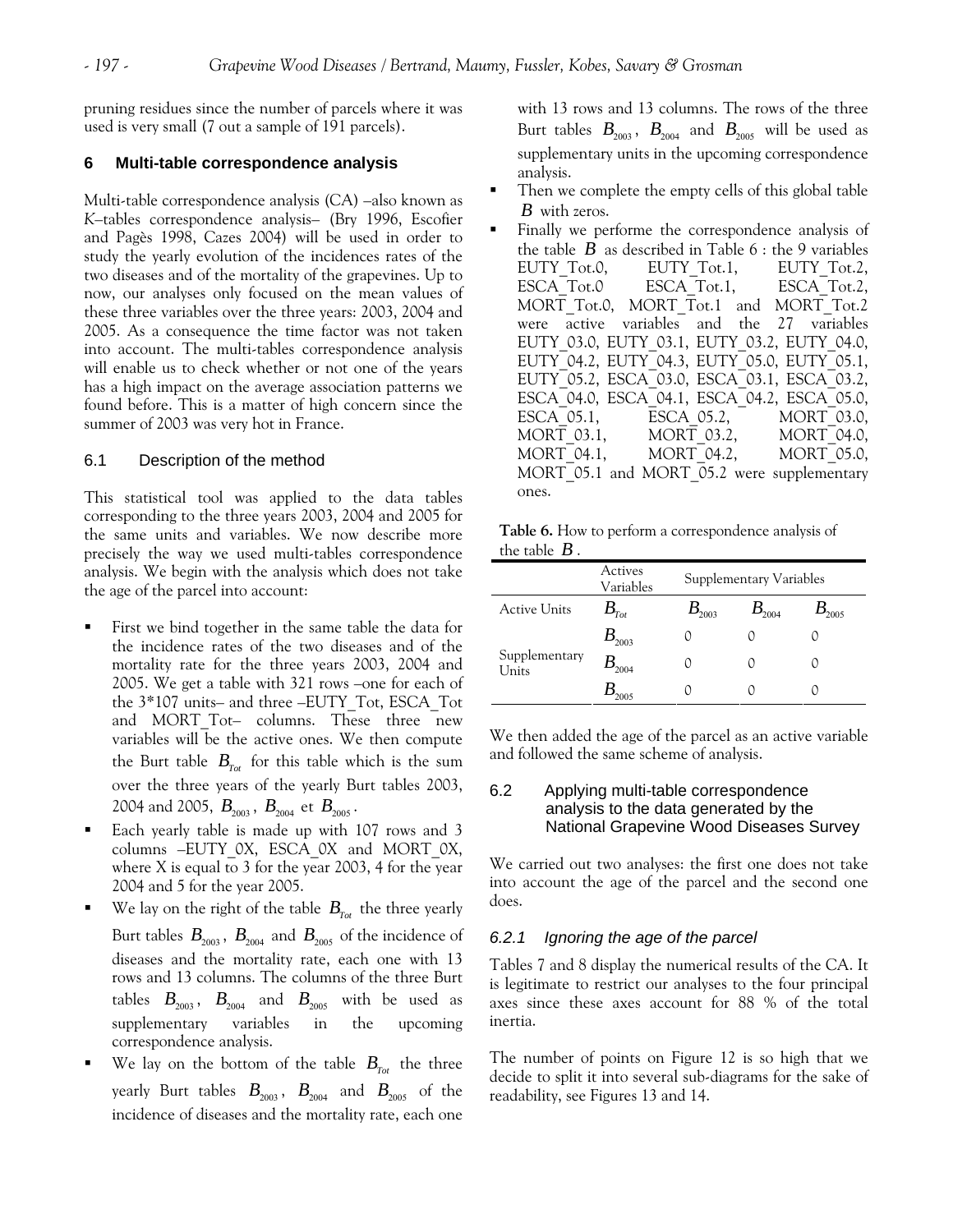For the esca/BDA the levels of the three years are close which means a stable pattern for the incidence rates through the three years of the survey.

For eutypa dieback and mortality, the two years 2004 and 2005 are close and (for all levels of the variable Euty and Mort) whereas the year 2003 stands apart. This seems to highlight a stable expression of the symptoms and of the mortality in 2004 and 2005 after a variation between 2003 and 2004. The mean incidence for eutypa-dieback was: 3.5% in 2003, 3.5% in 2004, 3.6% in 2005. As a consequence the multi-tables correspondence analysis spotted differences in the incidence patterns of eutypa dieback whilst the mean values of incidences where close to be equal. Yet the age of the parcel was not included in this analysis. This may have resulted in misleading results. We will check this matter in the following subsection.

| Table 7. Eigenvalues and percentages of inertia with |
|------------------------------------------------------|
| respect to the principal axes of the K-tables CA.    |

| Axis | Singular   | Percentage of inertia |           |  |  |
|------|------------|-----------------------|-----------|--|--|
|      | Eigenvalue | Individual            | Cumulated |  |  |
| 1    | 0.495      | 33.326                | 33.326    |  |  |
| 2    | 0.420      | 23.944                | 57.269    |  |  |
| 3    | 0.347      | 16.387                | 73.657    |  |  |
| 4    | 0.323      | 14.178                | 87.835    |  |  |
| 5    | 0.250      | 8.498                 | 96.333    |  |  |
| 6    | 0.164      | 3.667                 | 100.000   |  |  |

**Table 8.** Coordinates, contributions and square cosine of the levels of the active variables for the first four principal axes of the K–tables CA without taking the age of the parcel into account.

|                  | Coord.<br>Dim.1 | Coord.<br>Dim.2 | Coord.<br>Dim.3 | Coord.<br>Dim.4 | Inertia<br>Dim.1 | Cosine <sup>2</sup><br>Dim.1 | Inertia<br>Dim.2 | Cosine <sup>2</sup><br>Dim.2 | Inertia<br>Dim.3 | Cosine <sup>2</sup><br>Dim.3 | Inertia<br>Dim.4 | Cosine <sup>2</sup><br>Dim.4 |
|------------------|-----------------|-----------------|-----------------|-----------------|------------------|------------------------------|------------------|------------------------------|------------------|------------------------------|------------------|------------------------------|
| EUTY_Tot.0       | 0.118           | 0.324           | $-0.210$        | $-0.393$        | 0.010            | 0.043                        | 0.103            | 0.322                        | 0.063            | 0.135                        | 0.255            | 0.473                        |
| EUTY Tot.1       | 0.180           | $-0.402$        | $-0.318$        | 0.763           | 0.012            | 0.035                        | 0.083            | 0.177                        | 0.076            | 0.111                        | 0.503            | 0.637                        |
| EUTY Tot.2       | $-0.519$        | $-0.277$        | 0.919           | $-0.017$        | 0.077            | 0.204                        | 0.031            | 0.058                        | 0.494            | 0.641                        | 0.000            | 0.000                        |
| ESCA Tot.0       | 0.794           | 0.562           | 0.153           | 0.398           | 0.176            | 0.441                        | 0.123            | 0.221                        | 0.013            | 0.016                        | 0.104            | 0.111                        |
| ESCA Tot.1       | 0.113           | $-0.475$        | 0.153           | $-0.183$        | 0.009            | 0.036                        | 0.214            | 0.634                        | 0.032            | 0.066                        | 0.054            | 0.095                        |
| ESCA Tot.2       | $-0.751$        | 0.419           | $-0.369$        | 0.035           | 0.224            | 0.591                        | 0.097            | 0.185                        | 0.110            | 0.143                        | 0.001            | 0.001                        |
| MORT Tot.0       | 0.932           | 0.240           | 0.197           | $-0.088$        | 0.316            | 0.786                        | 0.029            | 0.052                        | 0.029            | 0.035                        | 0.007            | 0.007                        |
| MORT Tot.1       | $-0.064$        | $-0.619$        | $-0.400$        | $-0.167$        | 0.002            | 0.006                        | 0.234            | 0.524                        | 0.143            | 0.219                        | 0.029            | 0.038                        |
| MORT Tot.2       | $-0.561$        | 0.334           | 0.188           | 0.190           | 0.174            | 0.558                        | 0.086            | 0.198                        | 0.040            | 0.063                        | 0.047            | 0.064                        |
| EUTY 03.0        | 0.510           | 0.254           | $-0.076$        | $-0.389$        |                  | 0.175                        |                  | 0.043                        |                  | 0.004                        |                  | 0.102                        |
| EUTY 03.1        | 0.235           | $-0.545$        | $-0.322$        | 0.690           |                  | 0.028                        |                  | 0.154                        |                  | 0.054                        |                  | 0.246                        |
| EUTY 03.2        | $-0.253$        | $-0.293$        | 0.967           | $-0.005$        |                  | 0.028                        |                  | 0.038                        |                  | 0.414                        |                  | 0.000                        |
| ESCA 03.0        | 0.749           | 0.621           | 0.187           | 0.310           |                  | 0.236                        |                  | 0.162                        |                  | 0.015                        |                  | 0.040                        |
| ESCA 03.1        | 0.198           | $-0.551$        | 0.008           | $-0.124$        |                  | 0.028                        |                  | 0.220                        |                  | 0.000                        |                  | 0.011                        |
| ESCA 03.2        | $-0.615$        | 0.104           | $-0.490$        | 0.354           |                  | 0.194                        |                  | 0.005                        |                  | 0.123                        |                  | 0.064                        |
| MORT 03.0        | 0.938           | 0.256           | 0.208           | $-0.056$        |                  | 0.425                        |                  | 0.032                        |                  | 0.021                        |                  | 0.002                        |
| MORT_03.1        | 0.051           | $-0.750$        | $-0.385$        | $-0.070$        |                  | 0.001                        |                  | 0.314                        |                  | 0.083                        |                  | 0.003                        |
| MORT 03.2        | $-0.252$        | 0.249           | 0.303           | 0.386           |                  | 0.041                        |                  | 0.040                        |                  | 0.060                        |                  | 0.097                        |
|                  | Coord.          | Coord.          | Coord.          | Coord.          | Inertia          | Cosine <sup>2</sup>          | Inertia          | Cosine <sup>2</sup>          | Inertia          | Cosine <sup>2</sup>          | <b>Inertia</b>   | Cosine <sup>2</sup>          |
|                  | Dim.1           | Dim.2           | Dim.3           | Dim.4           | Dim.1            | Dim.1                        | Dim.2            | Dim.2                        | Dim.3            | Dim.3                        | Dim.4            | Dim.4                        |
| EUTY 04.0        | $-0.029$        | 0.307           | $-0.280$        | $-0.391$        |                  | 0.001                        |                  | 0.073                        |                  | 0.060                        |                  | 0.118                        |
| EUTY 04.1        | 0.101           | $-0.251$        | $-0.324$        | 0.855           |                  | 0.005                        |                  | 0.033                        |                  | 0.056                        |                  | 0.388                        |
| EUTY 04.2        | $-0.590$        | $-0.207$        | 0.896           | 0.017           |                  | 0.152                        |                  | 0.019                        |                  | 0.350                        |                  | 0.000                        |
| ESCA 04.0        | 0.809           | 0.585           | 0.175           | 0.381           |                  | 0.271                        |                  | 0.142                        |                  | 0.013                        |                  | 0.060                        |
| ESCA 04.1        | 0.030           | $-0.456$        | 0.122           | $-0.322$        |                  | 0.001                        |                  | 0.155                        |                  | 0.011                        |                  | 0.077                        |
| ESCA 04.2        | $-0.780$        | 0.477           | $-0.356$        | $-0.028$        |                  | 0.308                        |                  | 0.115                        |                  | 0.064                        |                  | 0.000                        |
| MORT 04.0        | 1.011           | 0.386           | 0.218           | $-0.078$        |                  | 0.456                        |                  | 0.066                        |                  | 0.021                        |                  | 0.003                        |
| MORT_04.1        | $-0.091$        | $-0.517$        | $-0.431$        | $-0.352$        |                  | 0.005                        |                  | 0.157                        |                  | 0.109                        |                  | 0.073                        |
| <b>MORT 04.2</b> | $-0.616$        | 0.418           | 0.120           | 0.128           |                  | 0.238                        |                  | 0.110                        |                  | 0.009                        |                  | 0.010                        |
| EUTY 05.0        | $-0.091$        | 0.418           | $-0.254$        | $-0.400$        |                  | 0.006                        |                  | 0.125                        |                  | 0.046                        |                  | 0.114                        |
| EUTY 05.1        | 0.162           | $-0.318$        | $-0.308$        | 0.794           |                  | 0.014                        |                  | 0.054                        |                  | 0.051                        |                  | 0.339                        |
| <b>EUTY 05.2</b> | $-0.633$        | $-0.321$        | 0.905           | $-0.050$        |                  | 0.170                        |                  | 0.044                        |                  | 0.347                        |                  | 0.001                        |
| ESCA 05.0        | 0.895           | 0.360           | 0.020           | 0.670           |                  | 0.309                        |                  | 0.050                        |                  | 0.000                        |                  | 0.173                        |
| ESCA_05.1        | 0.083           | $-0.401$        | 0.356           | $-0.132$        |                  | 0.005                        |                  | 0.118                        |                  | 0.093                        |                  | 0.013                        |
| ESCA 05.2        | $-0.758$        | 0.446           | $-0.350$        | 0.011           |                  | 0.298                        |                  | 0.103                        |                  | 0.064                        |                  | 0.000                        |
| <b>MORT 05.0</b> | 0.860           | 0.104           | 0.166           | $-0.139$        |                  | 0.367                        |                  | 0.005                        |                  | 0.014                        |                  | 0.010                        |
| <b>MORT 05.1</b> | $-0.195$        | $-0.561$        | $-0.381$        | $-0.070$        |                  | 0.022                        |                  | 0.182                        |                  | 0.084                        |                  | 0.003                        |
| <b>MORT 05.2</b> | $-0.679$        | 0.299           | 0.190           | 0.141           |                  | 0.284                        |                  | 0.055                        |                  | 0.022                        |                  | 0.012                        |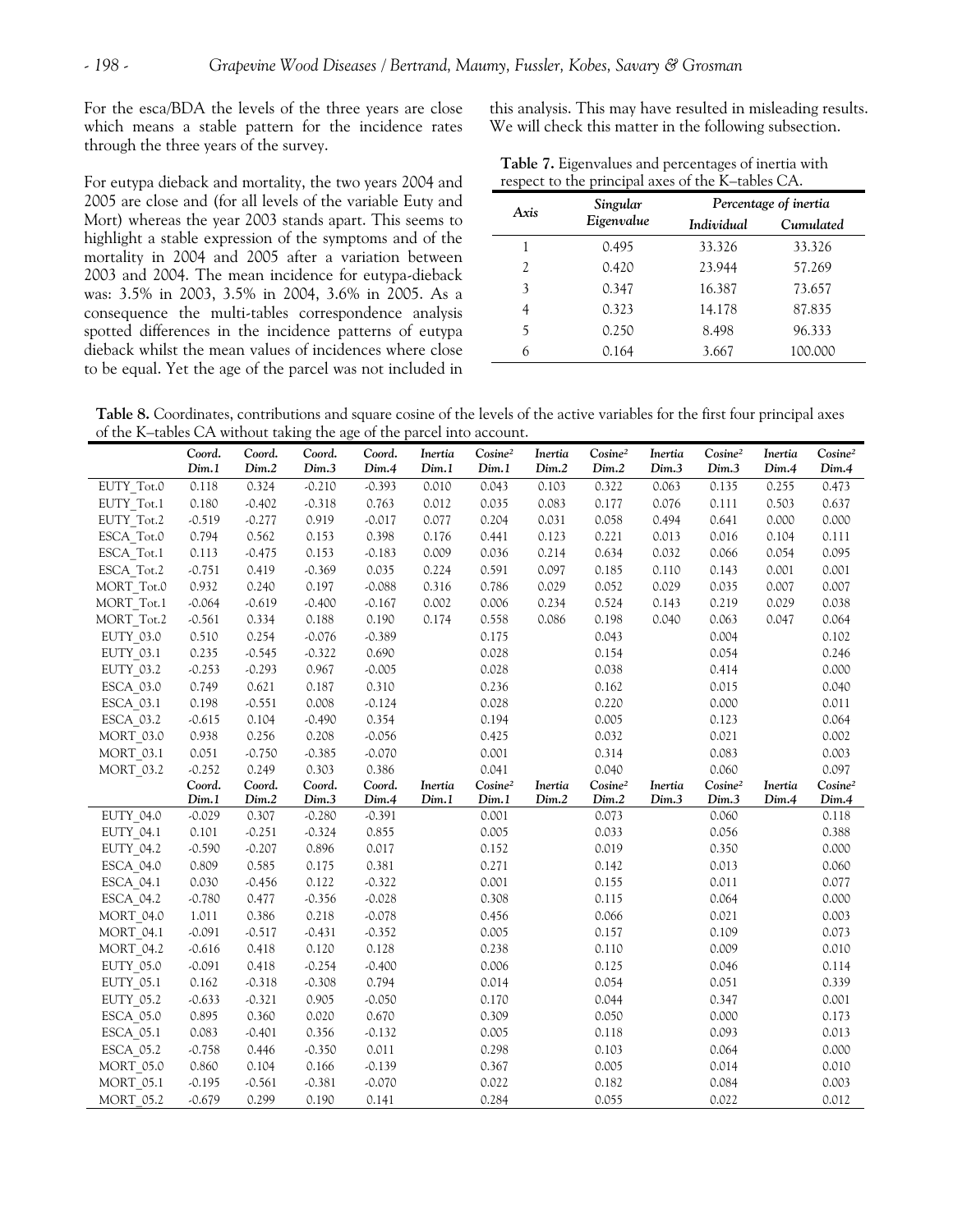

**Figure 12.** Display on the first and second principal axes of the K–tables CA of the means per year without taking into account the age of the parcel.

Figure 12 displays the graphical output of the CA. The analysis of the second factor plane highlights a stable opposition through time for the increase of the two diseases.

# *6.2.2 Taking the age of the parcel into account*

We added the age of the parcel as an active variable, built the global Burt table  $B^{age}$  using the three yearly ones  $B_{2003}^{age}$ ,  $B_{2004}^{age}$  and  $B_{2005}^{age}$  and performed a CA of the global Burt table  $B^{age}$  using the 13 variables AGE.0, AGE.1, AGE.2, AGE. 3, EUTY Tot.0, EUTY Tot.1, EUTY Tot.2, ESCA Tot.0 ESCA Tot.1, ESCA Tot.2, MORT Tot.0, MORT Tot.1 and MORT Tot.2 as active variables and the 27 variables EUTY\_03.0, EUTY\_03.1, EUTY\_03.2, EUTY\_04.0, EUTY\_04.1, EUTY\_04.2, EUTY\_05.0, EUTY\_05.1, EUTY\_05.2, ESCA\_03.0, ESCA\_03.1, ESCA\_03.2, ESCA\_04.0, ESCA\_04.1, ESCA\_04.2, ESCA\_05.0, ESCA\_05.1, ESCA\_05.2, MORT\_03.0, MORT\_03.1, MORT\_03.2, MORT\_04.0, MORT\_04.1, MORT\_04.2, MORT\_05.0, MORT 05.1 and MORT 05.2 as supplementary variables. The high number of points on Figure 15 leads us to split it into several sub-diagrams (Figures 16 and 17).

The values of the inertia led us again to consider only the first four axes, accounting for about 72 % of the total inertia of the whole dataset. However, we emphasize that the fifth axis could be interesting to study as well.

For all the factors and for any given level of these factors, the annual points of these levels lie close and the pattern they draw remains somewhat similar for the three years of the study 2003, 2004 and 2005. We note (see Figures 16 and 17) that the path of the mortality rate stays stable during the three years while the paths of the two incidence rates change slightly during this period. These variations could not be spotted by only looking at the incidence rates which were almost constant for the three



**Figure 13.** Display on the first and second principal axes of the K–tables CA of the means per year without taking into account the age of the parcel for the eutypa dieback disease only.



**Figure 14.** Display on the third and fourth principal axes of the K–tables CA of the means per year without taking into account the age of the parcel for the eutypa dieback disease only.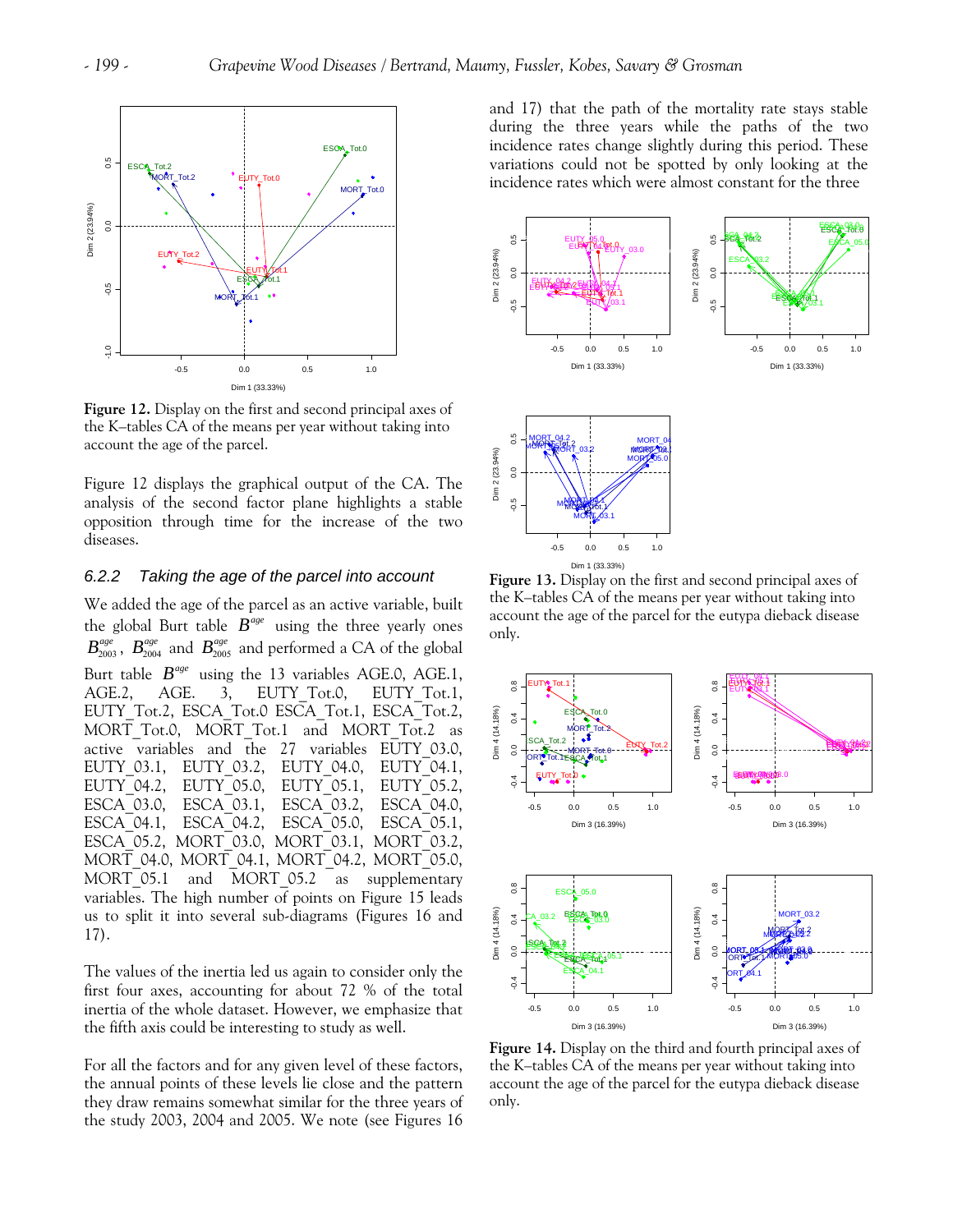| Singular<br>Axis |            |            | Percentage of inertia |      | Singular   | Percentage of inertia |            |
|------------------|------------|------------|-----------------------|------|------------|-----------------------|------------|
|                  | Eigenvalue | Individual | Cumulated             | Axis | Eigenvalue | <i>Individual</i>     | Individual |
|                  | 0.439      | 30.190     | 30.190                |      | 0.217      | 7.335                 | 88.629     |
|                  | 0.332      | 17.265     | 47.456                |      | 0.183      | 5.225                 | 93.854     |
|                  | 0.289      | 13.043     | 60.498                |      | 0.166      | 4.301                 | 98.155     |
|                  | 0.269      | 11.322     | 71.821                |      | 0.109      | 1.845                 | 100.000    |
|                  | 0.246      | 9.473      | 81.294                |      |            |                       |            |

**Table 9.** Eigenvalues and percentages of inertia with respect to the principal axes of the K–tables CA.

**Table 10.** Coordinates, contributions and square cosine of the levels of the active variables for the first four principal axes of the K–tables CA taking the age of the parcel into account.

|                        | Coord.   | Coord.   | Coord.   | Coord.   | Inertia | Cosine <sup>2</sup> | Inertia | Cosine <sup>2</sup> | Inertia | Cosine <sup>2</sup> | Inertia | Cosine <sup>2</sup> |
|------------------------|----------|----------|----------|----------|---------|---------------------|---------|---------------------|---------|---------------------|---------|---------------------|
|                        | Dim.1    | Dim.2    | Dim.3    | Dim.4    | Dim.1   | Dim.1               | Dim.2   | Dim.2               | Dim.3   | Dim.3               | Dim.4   | Dim.4               |
| AGE.0                  | 1.236    | $-0.348$ | $-0.011$ | $-0.012$ | 0.222   | 0.633               | 0.031   | 0.050               | 0.000   | 0.000               | 0.000   | 0.000               |
| AGE.1                  | $-0.067$ | $-0.156$ | $-0.364$ | $-0.161$ | 0.002   | 0.013               | 0.023   | 0.069               | 0.374   | 0.374               | 0.038   | 0.073               |
| AGE.2                  | $-0.328$ | 0.130    | 0.213    | 0.292    | 0.053   | 0.245               | 0.015   | 0.038               | 0.103   | 0.103               | 0.113   | 0.194               |
| AGE.3                  | 0.180    | 0.656    | 0.866    | $-0.509$ | 0.004   | 0.012               | 0.082   | 0.152               | 0.266   | 0.266               | 0.075   | 0.092               |
| EUTY Tot.0             | 0.253    | $-0.290$ | $-0.046$ | $-0.219$ | 0.043   | 0.243               | 0.099   | 0.321               | 0.008   | 0.008               | 0.086   | 0.183               |
| EUTY Tot.1             | $-0.039$ | 0.540    | 0.355    | $-0.050$ | 0.001   | 0.002               | 0.179   | 0.412               | 0.179   | 0.179               | 0.002   | 0.004               |
| EUTY Tot.2             | $-0.567$ | 0.018    | $-0.343$ | 0.599    | 0.088   | 0.311               | 0.000   | 0.000               | 0.114   | 0.114               | 0.262   | 0.347               |
| ESCA Tot.0             | 0.714    | $-0.059$ | 0.460    | 0.383    | 0.135   | 0.453               | 0.002   | 0.003               | 0.188   | 0.188               | 0.104   | 0.131               |
| ESCA <sup>T</sup> ot.1 | $-0.022$ | 0.339    | $-0.315$ | 0.022    | 0.000   | 0.002               | 0.131   | 0.428               | 0.368   | 0.368               | 0.001   | 0.002               |
| ESCA Tot.2             | $-0.464$ | $-0.540$ | 0.216    | $-0.306$ | 0.081   | 0.296               | 0.193   | 0.402               | 0.064   | 0.064               | 0.095   | 0.129               |
| MORT Tot.0             | 0.861    | $-0.017$ | $-0.160$ | 0.224    | 0.257   | 0.802               | 0.000   | 0.000               | 0.028   | 0.028               | 0.046   | 0.054               |
| MORT Tot.1             | $-0.155$ | 0.439    | $-0.132$ | $-0.365$ | 0.010   | 0.043               | 0.141   | 0.349               | 0.032   | 0.032               | 0.149   | 0.242               |
| MORT Tot.2             | $-0.442$ | $-0.338$ | 0.210    | 0.143    | 0.103   | 0.440               | 0.105   | 0.256               | 0.099   | 0.099               | 0.029   | 0.046               |
| EUTY 03.0              | 1.417    | $-0.296$ | 0.076    | 0.166    |         | 0.538               |         | 0.024               |         | 0.002               |         | 0.007               |
| EUTY 03.1              | 0.110    | 0.025    | $-0.383$ | $-0.145$ |         | 0.009               |         | 0.000               |         | 0.105               |         | 0.015               |
| EUTY 03.2              | $-0.158$ | 0.389    | 0.151    | 0.363    |         | 0.016               |         | 0.099               |         | 0.015               |         | 0.087               |
| ESCA 03.0              | 0.303    | 0.725    | 0.881    | $-0.491$ |         | 0.024               |         | 0.135               |         | 0.199               |         | 0.062               |
| ESCA <sup>03.1</sup>   | 0.518    | $-0.126$ | $-0.115$ | $-0.084$ |         | 0.189               |         | 0.011               |         | 0.009               |         | 0.005               |
| ESCA 03.2              | $-0.023$ | 0.639    | 0.253    | $-0.080$ |         | 0.000               |         | 0.234               |         | 0.037               |         | 0.004               |
| <b>MORT 03.0</b>       | $-0.408$ | 0.120    | $-0.330$ | 0.736    |         | 0.081               |         | 0.007               |         | 0.053               |         | 0.263               |
| MORT 03.1              | 0.699    | $-0.155$ | 0.402    | 0.408    |         | 0.232               |         | 0.011               |         | 0.077               |         | 0.079               |
| $MORT_03.2$            | 0.005    | 0.436    | $-0.285$ | $-0.049$ |         | 0.000               |         | 0.145               |         | 0.062               |         | 0.002               |
|                        | Coord.   | Coord.   | Coord.   | Coord.   | Inertia | Cosine <sup>2</sup> | Inertia | Cosine <sup>2</sup> | Inertia | Cosine <sup>2</sup> | Inertia | Cosine <sup>2</sup> |
|                        | Dim.1    | Dim.2    | Dim.3    | Dim.4    | Dim.1   | Dim.1               | Dim.2   | Dim.2               | Dim.3   | Dim.3               | Dim.4   | Dim.4               |
| EUTY_04.0              | $-0.471$ | $-0.212$ | 0.226    | $-0.403$ |         | 0.123               |         | 0.025               |         | 0.028               |         | 0.090               |
| EUTY <sup>-04.1</sup>  | 0.822    | 0.009    | $-0.114$ | 0.245    |         | 0.359               |         | 0.000               |         | 0.007               |         | 0.032               |
| <b>EUTY 04.2</b>       | $-0.141$ | 0.586    | $-0.150$ | $-0.301$ |         | 0.012               |         | 0.210               |         | 0.014               |         | 0.055               |
| ESCA_04.0              | $-0.255$ | $-0.128$ | 0.281    | 0.298    |         | 0.045               |         | 0.011               |         | 0.055               |         | 0.062               |
| ESCA <sup>04.1</sup>   | 1.105    | $-0.353$ | $-0.004$ | $-0.074$ |         | 0.376               |         | 0.038               |         | 0.000               |         | 0.002               |
| ESCA 04.2              | $-0.128$ | $-0.296$ | $-0.337$ | $-0.204$ |         | 0.012               |         | 0.062               |         | 0.081               |         | 0.030               |
| <b>MORT 04.0</b>       | $-0.377$ | $-0.001$ | 0.235    | 0.200    |         | 0.097               |         | 0.000               |         | 0.038               |         | 0.027               |
| <b>MORT 04.1</b>       | 0.188    | 0.590    | 0.888    | $-0.473$ |         | 0.009               |         | 0.090               |         | 0.204               |         | 0.058               |
| <b>MORT 04.2</b>       | 0.118    | $-0.305$ | $-0.012$ | $-0.275$ |         | 0.011               |         | 0.074               |         | 0.000               |         | 0.060               |
| <b>EUTY 05.0</b>       | $-0.048$ | 0.439    | 0.513    | $-0.008$ |         | 0.001               |         | 0.111               |         | 0.152               |         | 0.000               |
| EUTY 05.1              | $-0.590$ | $-0.057$ | $-0.322$ | 0.544    |         | 0.170               |         | 0.002               |         | 0.051               |         | 0.145               |
| <b>EUTY 05.2</b>       | 0.718    | $-0.051$ | 0.466    | 0.349    |         | 0.240               |         | 0.001               |         | 0.101               |         | 0.057               |
| <b>ESCA 05.0</b>       | $-0.054$ | 0.287    | $-0.324$ | $-0.025$ |         | 0.002               |         | 0.064               |         | 0.082               |         | 0.000               |
| ESCA 05.1              | $-0.471$ | $-0.610$ | 0.189    | $-0.307$ |         | 0.125               |         | 0.210               |         | 0.020               |         | 0.053               |
| ESCA 05.2              | 0.978    | $-0.112$ | $-0.117$ | 0.260    |         | 0.453               |         | 0.006               |         | 0.006               |         | 0.032               |
| <b>MORT 05.0</b>       | $-0.127$ | 0.322    | $-0.183$ | $-0.441$ |         | 0.010               |         | 0.066               |         | 0.021               |         | 0.124               |
| <b>MORT 05.1</b>       | $-0.445$ | $-0.430$ | 0.229    | 0.086    |         | 0.133               |         | 0.124               |         | 0.035               |         | 0.005               |
| <b>MORT 05.2</b>       | 1.187    | $-0.395$ | $-0.104$ | $-0.128$ |         | 0.406               |         | 0.045               |         | 0.003               |         | 0.005               |

years –2003, 2004 and 2005–; for instance the mean incidences, for the eutypa were 3.5 % in 2003, 3.5 % in 2004 and 3.6 % in 2005.

The analysis of the second factor plane highlights a steady opposition through time for the increase of the two diseases.

Other procedures of data analysis were used to study this dataset, namely Multiple Factor Analysis (MFA) (Escofier and Pagès 1998) and the ACT*–*STATIS method (Lavit, Escoufier, Sabatier and Traissac 1994), using the FactoMineR (Husson, Lê and Mazet 2007) and the ade4 (Chessel, Dufour and Thioulouse 2004) packages for R (Team 2007). The results we obatined this way were similar to those of the *K–*tables CA.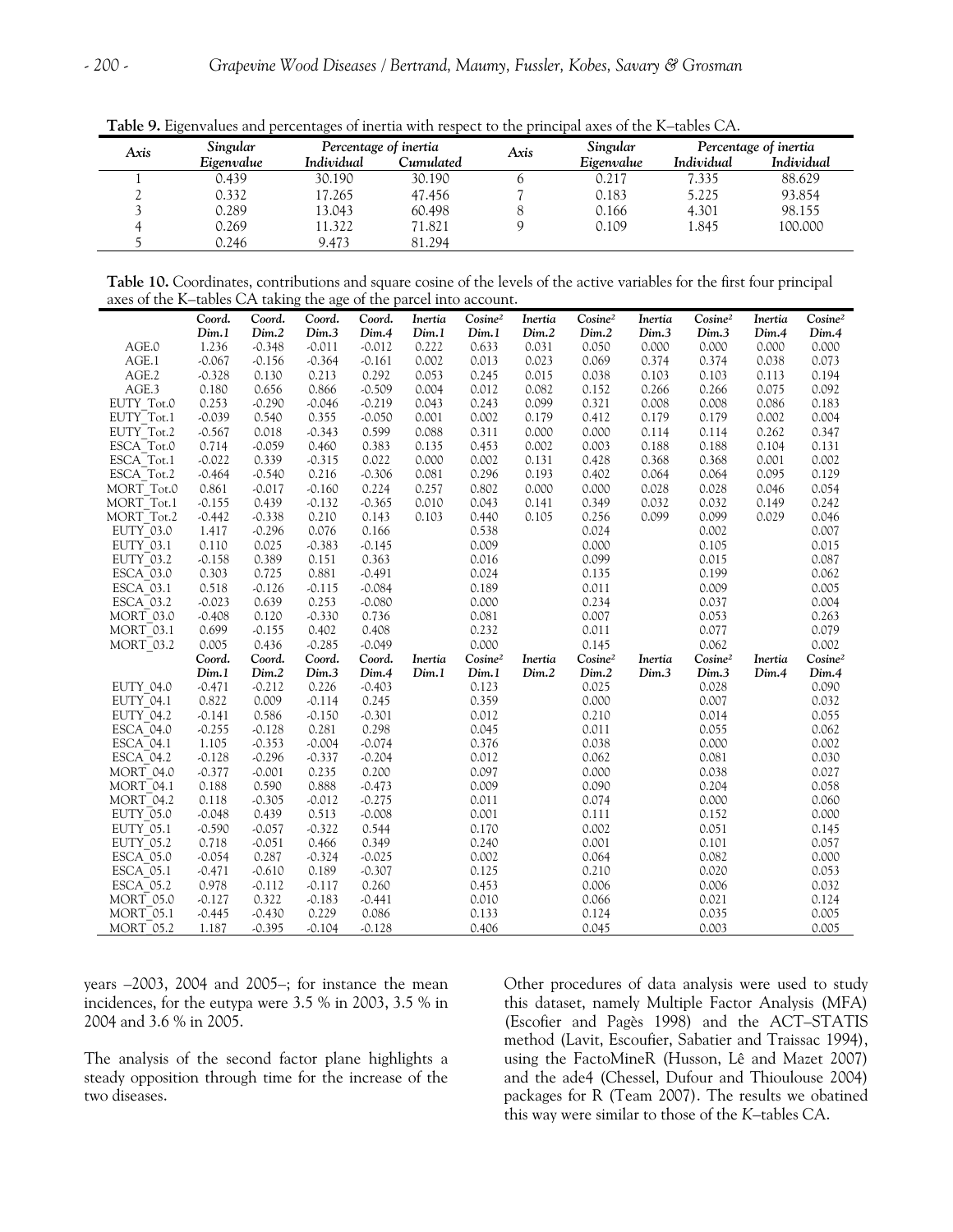

**Figure 15.** Display on the first and second principal axes of the K–tables CA of the means per year taking into account the age of the parcel.

### **7 Conclusion**

This case study highlights the interest in the joint use of several statistical procedures. Its main objective is to provide an example of the use of adequate tools to analyze quantitative, qualitative and dynamic data. Moreover from a biological point of view, the associations between the variables of our survey were hardly studied before. We aimed to deeply explore the dataset by emphasizing the analysis of the consequences of the banning of sodium arsenite on the incidence rates of the diseases and the mortality rate as well as on their evolutions.

The multiple correspondence analysis allowed us to depict the associations between the main variables. The factorial analysis of mixed data confirmed these results and enabled us to spot other associations between the variables. The multi*-*table correspondence analysis took time into account and therefore provided us an analysis of the evolution of the two diseases and of the mortality rate.

One of the main results of these analyses is that the disease rates depend highly on the vine variety as well as on the vine-growing region. We also shed light on the fact that eutypa dieback is mainly linked with the age of the grapevine whereas higher esca/BDA

Other statistical methods were used to investigate this dataset from a modeling point of view, which will be the core of a upcoming article. For instance, both binary and ordinal logistic regressions models were fitted and the results they highlighted do not depart from those we got with the factor analyses we conducted throughout this analysis.



**Figure 16.** Display on the first and second principal axes of the K–tables CA of the means per year taking into account the age of the parcel.



**Figure 17.** Display on the third and fourth principal axes of the K–tables CA of the means per year taking into account the age of the parcel.